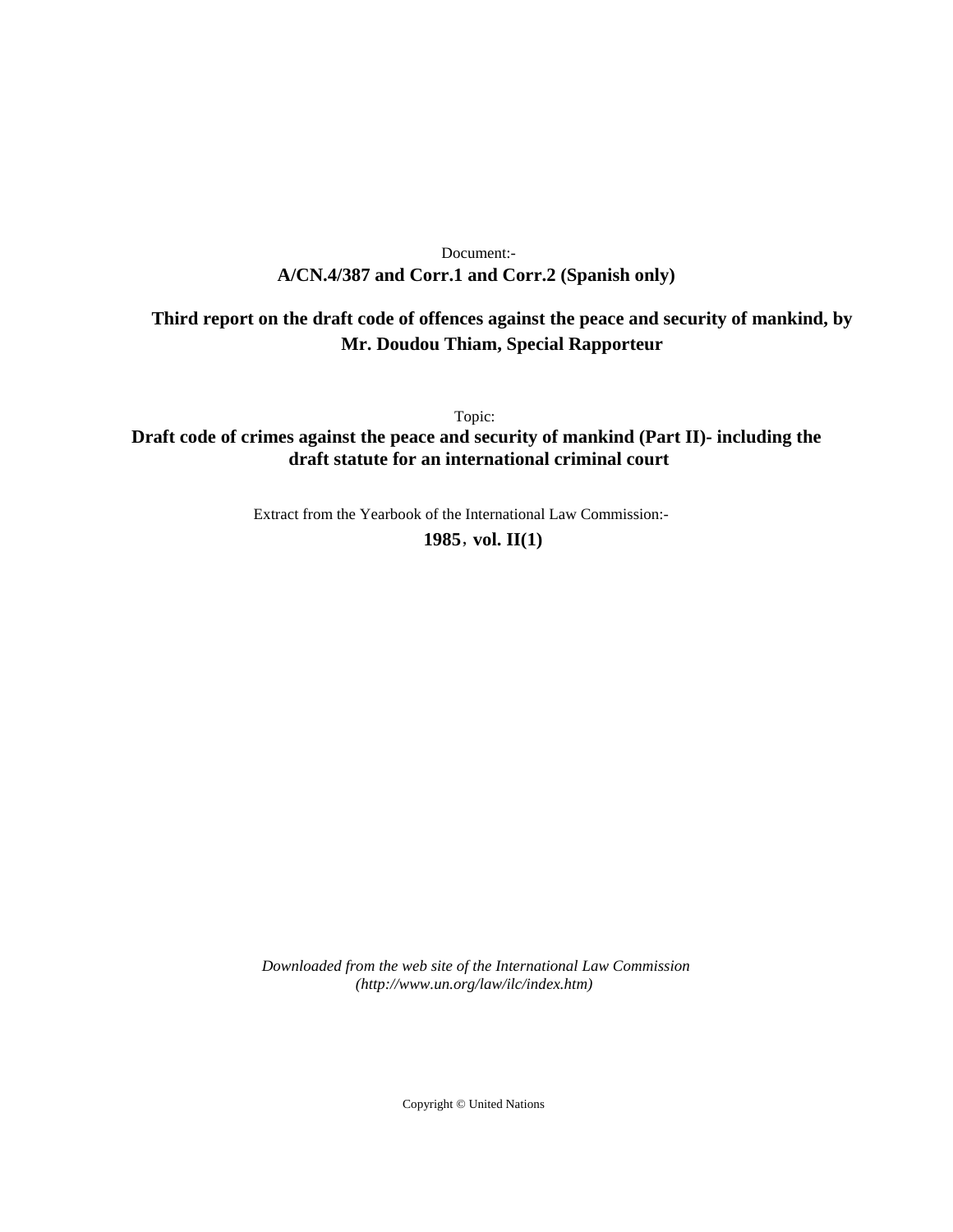# **DRAFT CODE OF OFFENCES AGAINST THE PEACE AND SECURITY OF MANKIND**

# **[Agenda item 6]**

# **DOCUMENT A/CN.4/387\***

# **Third report on the draft Code of Offences against the Peace and Security of Mankind, by Mr. Doudou Thiam, Special Rapporteur**

*[Original: French] [8 April 1985]*

Paragraphs Page

# **CONTENTS**

|         |                                                                                          |                                                                                       | $1 - 10$  | 64 |
|---------|------------------------------------------------------------------------------------------|---------------------------------------------------------------------------------------|-----------|----|
| Chapter |                                                                                          |                                                                                       |           |    |
| L       | DELIMITATION OF SCOPE RATIONE PERSONAE AND DEFINITION OF AN OFFENCE AGAINST THE<br>11-67 |                                                                                       |           | 65 |
|         | А.                                                                                       | Delimitation of scope ratione personae; authorities of a State or individuals?        | $11 - 17$ | 65 |
|         | В.                                                                                       | Definition of an offence against the peace and security of mankind                    | 18-67     | 66 |
|         |                                                                                          | 1. Do offences against peace and offences against mankind constitute one and the same | 20-39     | 66 |
|         |                                                                                          |                                                                                       | $21 - 25$ | 67 |
|         |                                                                                          | (b) Unity of the concept of offences against the peace and security of mankind        | $26 - 39$ | 67 |
|         |                                                                                          | 2. Meaning of the concept of an offence against the peace and security of mankind     | 40.67     | 68 |
| Н.      | ACTS CONSTITUTING AN OFFENCE AGAINST THE PEACE AND SECURITY OF MANKIND                   |                                                                                       | 68-165    | 71 |
|         | А.                                                                                       |                                                                                       | 75-87     | 72 |
|         |                                                                                          |                                                                                       | 82        | 72 |
|         |                                                                                          |                                                                                       | 83-84     | 73 |
|         |                                                                                          | 3. Aggression as defined by the General Assembly (resolution 3314 (XXIX) of 14        | 85-87     | 73 |
|         | В.                                                                                       |                                                                                       | 88-92     | 73 |
|         | C.                                                                                       |                                                                                       | 93-105    | 73 |
|         | D.                                                                                       |                                                                                       | 106-123   | 75 |
|         | Е.                                                                                       |                                                                                       | 124-154   | 77 |
|         | $F_{\perp}$                                                                              |                                                                                       | 155-156   | 80 |
|         | G.                                                                                       |                                                                                       | 157-158   | 80 |
|         | Н.                                                                                       |                                                                                       | 159-164   | 80 |
|         | L                                                                                        |                                                                                       | 165       | 81 |
| H1.     |                                                                                          |                                                                                       |           |    |
|         | Scope of the present articles<br>Part L<br>81                                            |                                                                                       |           |    |

<sup>\*</sup> Incorporating document A/CN.4/387/Corr.l.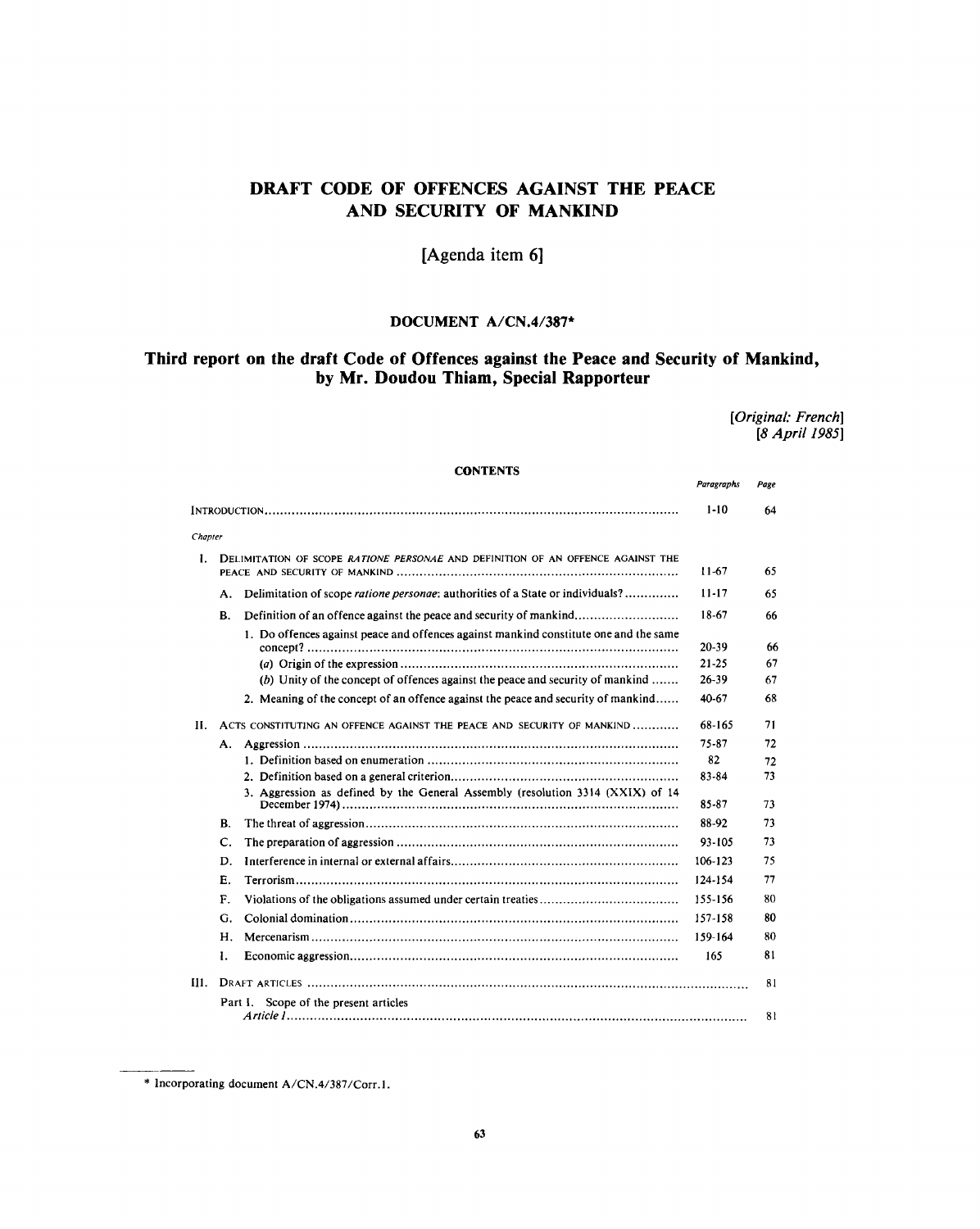| Part II. Persons covered by the present articles<br>Article 2                             |     |
|-------------------------------------------------------------------------------------------|-----|
|                                                                                           |     |
|                                                                                           | 81  |
| Part III. Definition of an offence against the peace and security of mankind<br>Article 3 |     |
|                                                                                           | 81  |
|                                                                                           | 81  |
| Part IV. General principles (pending)                                                     |     |
| Part V. Acts constituting an offence against the peace and security of mankind            |     |
| Article 4                                                                                 |     |
|                                                                                           | -81 |
|                                                                                           | 82  |
|                                                                                           | 82  |

# **Introduction**

1. By its resolution 39/80 of 13 December 1984, the General Assembly requested the Commission to continue its work on the elaboration of the draft Code of Offences against the Peace and Security of Mankind.

2. The general view which emerged from the debate in the Sixth Committee of the General Assembly was that, in the current circumstances, the draft should be limited to offences committed by individuals.

3. It should also be recalled that the Commission took the 1954 draft code<sup>1</sup> as the basis for its work, subject to certain adjustments and additions. Some of those additions are more generally accepted than others, which remain controversial. They will be considered in the course of the elaboration of the draft. In any event there is a general tendency to favour the minimum content which had been proposed.<sup>2</sup>

4. On the basis of these guidelines, it now seems feasible to present a possible outline for the future code, which would consist of two parts:

- A. The first part would deal with:
	- *(a)* the scope of the draft articles;

*(b)* the definition of an offence against the peace and security of mankind;

(c) the general principles governing the subject.

B. The second part would deal with the acts constituting an offence against the peace and security of mankind. In that context, the traditional division of such offences into crimes against peace, war crimes and crimes against humanity will be reviewed.

5. As already noted in the second report,<sup>3</sup> the general principles will be included in the final draft in the place indicated in the aforementioned outline. It seems difficult to list them at the current stage. Reference can, of course, be made to the principles which the Commission formulated on the basis of the Charter and the Judgment of the Nürnberg Tribunal.<sup>4</sup> However, those principles will have to be reviewed.

*Page*

6. Some of those principles go beyond the simple formulation of a general rule or a basic proposition. That is so in the case of Principle VI, which contains a list of acts defined as offences against the peace and security of mankind. Moreover, subparagraph  $(c)$  of this principle linked crimes against humanity to so-called "war" crimes, and this is no longer valid today.

7. Some of these principles do not seem applicable to the subject-matter as a whole. An examination of the judicial precedents, especially the decisions of the tribunals which rendered judgment in application of

#### *"Principle I*

"Any person who commits an act which constitutes a crime under international law is responsible therefor and liable to punishment.

#### *"Principle II*

"The fact that internal law does not impose a penalty for an act which constitutes a crime under international law does not relieve the person who committed the act from responsibility under international law.

#### *"Principle HI*

"The fact that a person who committed an act which constitutes a crime under international law acted as head of State or responsible government official does not relieve him from responsibility under international law.

#### *"Principle IV*

"The fact that a person acted pursuant to order of his Government or of a superior does not relieve him from responsibility under international law, provided a moral choice was in fact possible to him.

<sup>&</sup>lt;sup>1</sup> See *Yearbook ... 1954*, vol. II, pp. 151-152, document A/2693, para. 54; text reproduced in *Yearbook* ... *1984,* vol. II (Part Two), p. 8, para. 17.

<sup>2</sup>  *Yearbook ... 1984,* vol. II (Part Two), pp. 15 *etseq.,* paras. 52-62. <sup>3</sup> Yearbook ... 1984, vol. II (Part One), p. 100, document A/CN.4/377, para. 83.

<sup>4</sup> The "Principles of International Law recognized in the Charter of the Niirnberg Tribunal and in the Judgment of the Tribunal", formulated by the Commission at its second session, in 1950 (see *Yearbook... 1950,* vol. **II,** pp. 374-378, document A/1316, paras. 95-127), read as follows: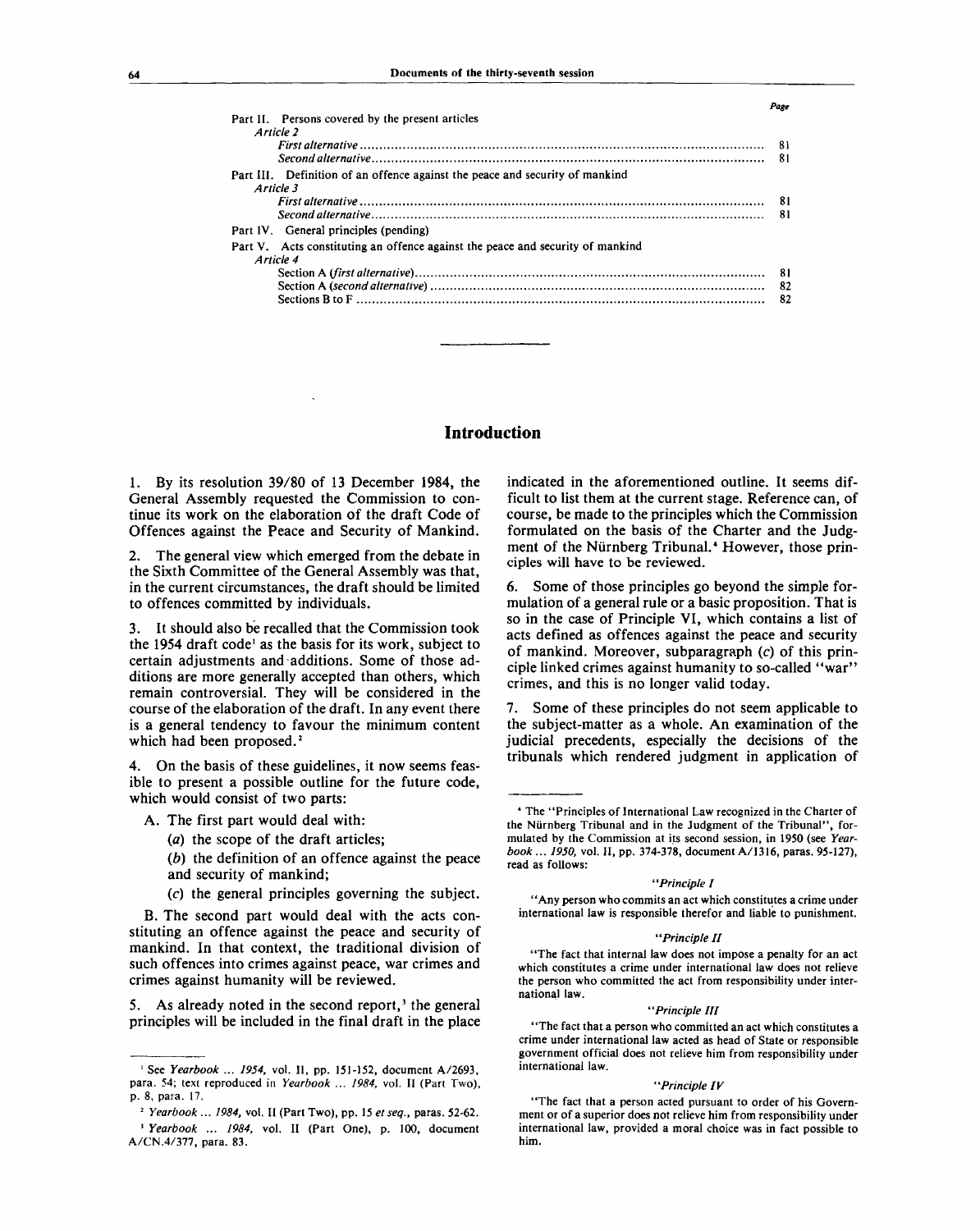Law No. 10 of the Allied Control Council,<sup>5</sup> shows that the *moral* element (criminal intent, mental condition of the perpetrator) or the *intellectual* element (error regarding the wrongful character of the act) was taken into consideration when culpability with regard to crimes against humanity was evaluated, and that the various courts evaluated them in different ways.

8. On the other hand, it would seem difficult to take these elements into consideration in the case of colonialism, *apartheid* or aggression, for example. Generally speaking, all the part of the draft relating to justifying facts, exculpatory excuses, extenuating circumstances and so on should be considered with the greatest care, for the principles flowing therefrom do not all have the same scope. It will be necessary to delve deeper in order to ascertain the precise limits to be assigned to these concepts and determine in which cases they could or could not be applied.

9. All these considerations make it necessary to defer until a later stage the formulation of the general principles governing the subject. In effect, although, as

#### *"Principle V*

"Any person charged with a crime under international law has the right to a fair trial on the facts and law.

#### *"Principle VI*

"The crimes hereinafter set out are punishable as crimes under international law:

- *"(a)* Crimes against peace:
	- "(i) Planning, preparation, initiation or waging of a war of aggression or a war in violation of international treaties, agreements or assurances;
	- "(ii) Participation in a common plan or conspiracy for the accomplishment of any of the acts mentioned under (i).
- *"(b)* War crimes:

"Violations of the laws or customs of war which include, but are not limited to, murder, ill-treatment or deportation to slave-labour or for any other purpose of civilian population of or in occupied territory, murder or ill-treatment of

noted above, some of these principles seem to be universally applicable, such as the principle of the nonapplicability of statutory limitations, or the principle of universal competence for the punishment of the offences in question, or its corollary, the obligation of every State to prosecute and punish the offenders unless they are extradited, others seem to be more limited in their application.

10. These general observations having been made, this report seeks to specify the category of individuals to be covered by the draft and to define an offence against the peace and security of mankind. Next, it studies the offences mentioned in article 2, paragraphs (1) to (9), of the 1954 draft code and possible additions to those paragraphs. Lastly, it proposes a number of draft articles relating to those offences. The report comprises three chapters: chapter I delimits the scope of the subject *ratione personae* and defines an offence against the peace and security of mankind; chapter II deals with the acts constituting offences against the peace and security of mankind (paras. (1) to (9) of article 2 of the 1954 draft code); chapter III presents the draft articles.

> prisoners of war, of persons on the seas, killing of hostages, plunder of public or private property, wanton destruction of cities, towns or villages, or devastation not justified by military necessity,

- "(c) Crimes against humanity:
- "Murder, extermination, enslavement, deportation and other inhuman acts done against any civilian population, or persecutions on political, racial or religious grounds, when such acts are done or such persecutions are carried on in execution of or in connection with any crime against peace or any war crime.

#### *"Principle VII*

"Complicity in the commission of a crime against peace, a war crime, or a crime against humanity as set forth in Principle VI is a crime under international law."

5 Law relating to the punishment of persons guilty of war crimes, crimes against peace and against humanity, enacted at Berlin on 20 December 1945 (Allied Control Council, *Military Government Legislation* (Berlin, 1946)).

## CHAPTER I

# **Delimitation of scope** *ratione personae* **and definition of an offence against the peace and security of mankind**

### A. Delimitation of scope *ratione personae:* authorities of a State or individuals?

11. As already indicated, the draft code under consideration deals only with the criminal responsibility of individuals. But which individuals are involved? The problem is to determine whether individuals can be the principal perpetrators of offences against the peace and security of mankind. Complicity is left aside for the time being. The question deserves to be asked, for the 1954 draft code refers in article 2, paragraph (10), to "private individuals" and in paragraph (11) of the same article to "private individuals acting at the instigation or with the toleration of ... [the] authorities [of a State]".

12. There seems to be no doubt that the answer is negative in the case of all offences jeopardizing the in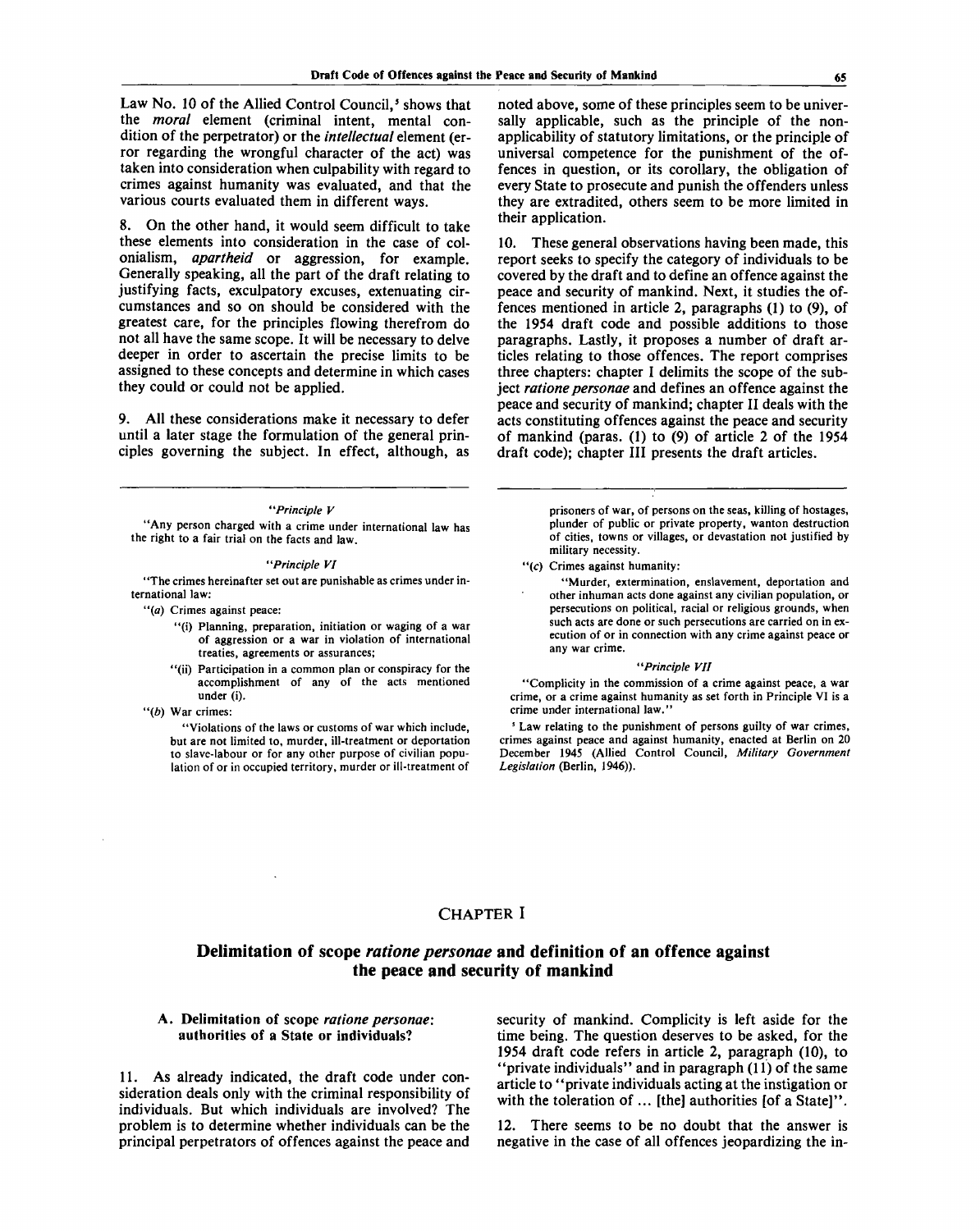dependence, safety or territorial integrity of a State. In effect, these offences involve means whose magnitude is such that they can be applied only by State entities. Moreover, it is difficult to see how aggression, the annexation of a territory, or colonial domination could be the acts of private individuals. These offences can be committed only by individuals invested with a power of *command,* in other words the *authorities* of a *State,* persons of high rank in a political, administrative or military hierarchy who give or receive orders, who execute government decisions or have them executed. These are *individuals-organs,* and the offences they commit are often analysed in terms of abuse of sovereignty or misuse of power. Consequently, individuals cannot be the perpetrators of these offences.

13. What about the category of offences mentioned in paragraphs (10) and (11) of article 2 of the 1954 draft code? These paragraphs deal with crimes against humanity, that is, genocide and other inhuman acts. In these cases, the participation of individuals, which is unimaginable in theory, seems to be impossible in practice. Genocide is the outcome of a systematic large-scale effort to destroy an ethnic, national or religious group. In the modern world, private individuals would find it difficult to carry out such an undertaking singlehanded. The same is true, moreover, of all crimes against humanity, which require the mobilization of means of destruction which the perpetrators can obtain only through the exercise of power. Some of these crimes—*apartheid,* for example—can only be the acts of a State. In short, it seems questionable whether individuals can be the principal perpetrators of offences against the peace and security of mankind.

14. What about complicity? This question deserves closer consideration. When individuals are the tools used by a State to commit an international offence, what is the legal nature of the acts they have committed? For example, mercenaries invade the territory of a State. The offence committed by these mercenaries is not, strictly speaking, an act of complicity. It is an autonomous offence, which does not have the same legal basis as the offence committed by the State authorities which used them. A man assassinates a head of State in exchange for a sum of money paid by the authorities of another State. Is this an act of complicity? The offences committed do not have the same basis.

15. In the case of the assassin, what is involved is a criminal offence, a violation of the provisions of the national legislation of the country where the crime was committed or of the country of which the victim was a national. But for the status of the victim, the murder might have been no more than a news item. In the case of the authorities which instigated the offence, what is involved is a serious breach of an international obligation. In fact, the two offences fall within the ambit of two different legal systems, one internal, the other international. Moreover, the motives for the two offences are quite different: political in the one case, criminal in the other. It would be inappropriate here to consider in depth the problem of complicity. That will be discussed at length later. The criminality of groups is complex. In any event, the massiveness which often characterizes crimes against humanity makes it unlikely that private

individuals will be the principal perpetrators of offences in this category.

16. In studying this subject, it must never be forgotten that the aim is also—and indeed primarily—to erect a barrier against the irrational and lawless acts to which the exercise of power may give rise, and that what must be prevented are the crimes and exactions of those who possess the formidable means of destruction and annihilation that threaten mankind today. Even if the subject of law, in the case of offences against the peace and security of mankind, is the individual, it must always be remembered that the individual in question is, first and foremost, an authority of a State.

17. It is for that reason that two alternative versions of article 2 of the draft code have been proposed. The first poses the general principle of the responsibility of individuals, without drawing a distinction between authorities and private individuals. The second poses the principle of the responsibility of the authorities of a State, the case of the complicity of individuals being reserved for the chapter dealing with that subject. It is true that the distinction between "authorities of a State" and "individuals" does not always seem to be absolutely necessary. Both can be categorized as individuals. However, it seems that the idea behind the draft code is to highlight the primordial responsibility of those who wield power in the commission of acts constituting offences against the peace and security of mankind. In any event, the question deserves to be debated.

### **B. Definition of an offence against the peace and security of mankind**

18. The 1954 code confined itself to stating, in the relevant part of article 1, that "offences against the peace and security of mankind, as defined in this Code, are crimes under international law". As can be seen, this is not strictly speaking a definition. To state that offences against the peace and security of mankind are crimes under international law is simply to refer to the category in which they belong, without stating what distinguishes them from other similar notions. It is as if a naturalist were to say that tigers were wild animals without stating what distinguishes them from other wild animals.

The Commission wished to study this notion in more depth. The first question that comes to mind is whether "offences against peace" and "offences against the security of mankind" constitute one and the same concept, or whether they are separate concepts. If the answer is in the affirmative, an attempt will be made to give a general definition of an offence against the peace and security of mankind.

> 1. DO OFFENCES AGAINST PEACE AND OFFENCES AGAINST MANKIND CONSTITUTE ONE AND THE SAME CONCEPT?

20. To reply to this question, it is necessary first to go back to the origin of this expression and to consider the controversies to which it has given rise.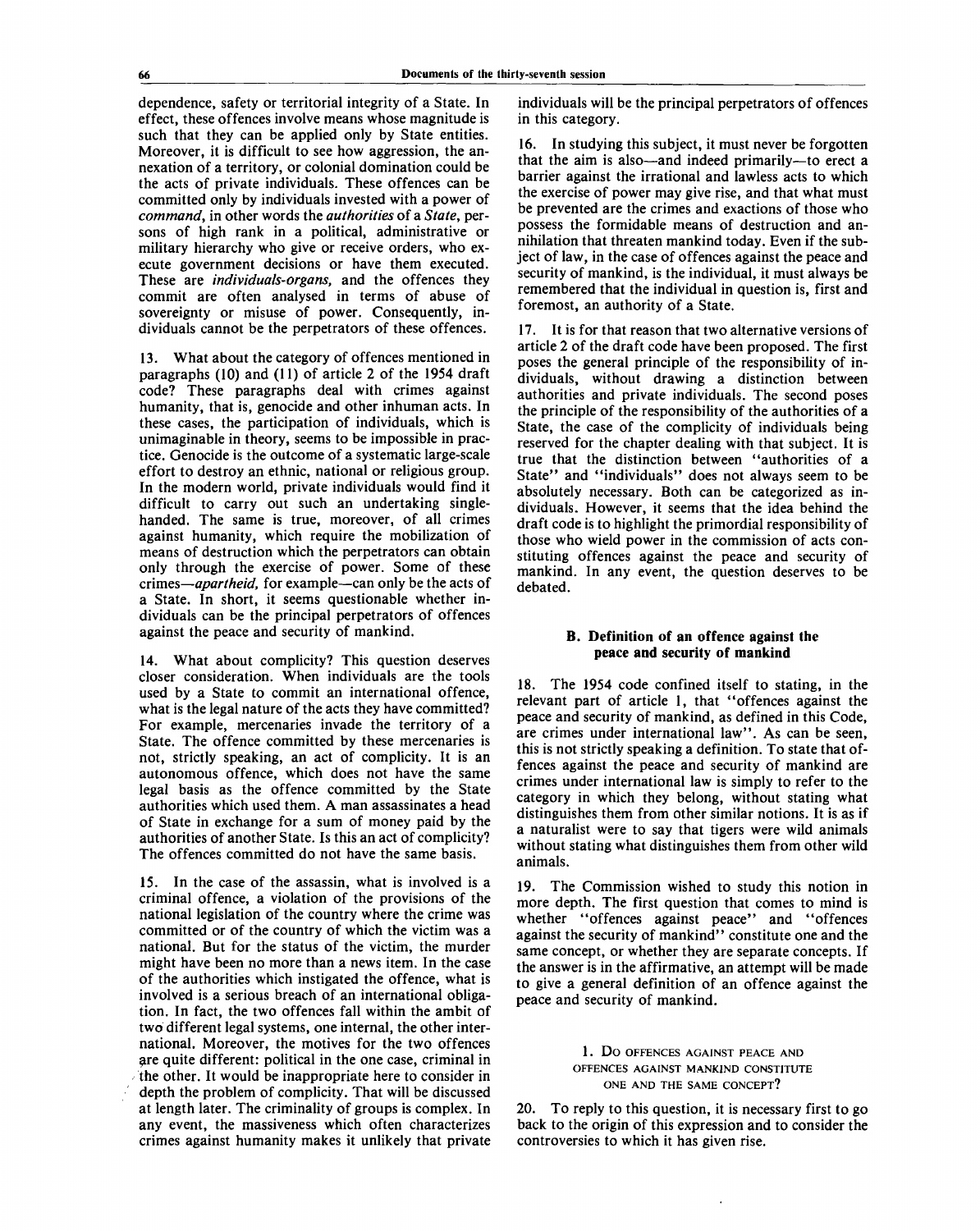#### (a) *Origin of the expression*

21. The expression originated in a report of 9 November 1946 addressed by Justice Francis Biddle to President Truman in which he suggested that the time seemed to have come to "reaffirm the principles of the Niirnberg Charter in the context of a general codification of offences against the peace and security of mankind". He saw in such a measure a means of perpetuating the principle that war of aggression was the supreme crime. But going beyond war of aggression, Justice Biddle was also thinking of sanctions against what he called "lesser violations of international law".<sup>6</sup>

22. Justice Biddle understood the word "lesser'' not in an absolute sense, but clearly in a relative sense, that is to say, compared with aggression. But such offences nevertheless constituted very serious violations of international law.

23. President Truman endorsed Justice Biddle's recommendation and, at his initiative, on 15 November 1946, the delegation of the United States of America submitted to the General Assembly of the United Nations a proposal directing the United Nations "to treat as a matter of primary importance the formulation of the principles of the Charter of the Niirnberg Tribunal and of the Tribunal's judgment in the context of a general codification of offences against the peace and security of mankind or in an international criminal code".<sup>7</sup> The United States proposal already foresaw the possibility of two codes: "the code of offences against the peace and security of mankind" and "the international criminal code". However, it did not indicate any criteria for distinguishing between the two.

24. A discussion on this important problem therefore began in the Committee on the Progressive Development of International Law and its Codification. The representative of France, H. Donnedieu de Vabres, maintained that the code of offences against the peace and security of mankind would concern what he called *crimes intere'tatiques,* as opposed to crimes connected with ordinary lawlessness, the international nature of which lay only in the problems of conflicting laws or competence between States to which they sometimes gave rise.<sup>8</sup>

25. The distinction made by the eminent jurist between international crimes proper, which he called *crimes intere'tatiques,* and other crimes, which concern international order only because of the conflicts to which they give rise, is correct. However, it does not suffice to throw light on the subject. While no one doubts that offences against the peace and security of

mankind come within the category of international crimes, what is their specific nature? What are their particular characteristics? What is the justification for the special place that they occupy within this category? That is the problem that will be dealt with. But first a question arises: do the concepts of "offences against peace" and "offences against the security of mankind" have a different content? Are they distinct or identical?

## (b) *Unity of the concept of offences against the peace and security of mankind*

26. The problem has already been raised by certain members of the Commission, and it is important to dwell on it for a moment.

27. It may be noted that the Commission was already concerned with this problem as long ago as 1954; the late Jean Spiropoulos, the first Special Rapporteur to whom the draft code of offences against the peace and security of mankind was entrusted, attempted to deal with it, saying:

... we should dispose of the question of whether under this term we are to understand two separate categories of offences, namely, acts affecting the "peace" and acts affecting the "security of mankind". In our view ... both terms express the same idea. The term "peace and security of mankind" is a correlative to the expression "international peace and security" contained in the Charter of the United Nations. Both expressions refer to the same offences, i.e. to offences against peace. The contrary view would overlook the fact that any offence against "peace" is necessarily also an offence against the "security of mankind".'

28. As will be seen below, the two expressions "international peace and security" and "peace and security of mankind" do not coincide exactly. However, the conclusion of the previous Special Rapporteur cannot be rejected. The vast majority of jurists who have voiced an opinion on this question have fully endorsed it.

29. Justice Biddle, who had originated the United States initiative, declared, in his reply to a questionnaire on this topic<sup>10</sup> from the International Association for Penal Law and the International Bar Association: "I think the phrase 'peace and security of mankind' is indivisible and should not be split". H. Donnedieu de Vabres replied to the same questionnaire: "I consider that the term 'offences against the peace and security of mankind' covers, on the one hand, war of aggression and, on the other, war crimes and offences against humanity".

30. The German jurist, Adolf Schonke, for his part, said: "I am inclined to regard these two types of acts as forming a unity; they should not be separated." Justice Joseph Y. Dautricourt of Belgium affirmed: "It is impossible to distinguish clearly between offences against peace and offences against the security of mankind. This is why the two notions which in practice cover the same acts are indivisible and should be replaced by the unified concept of universal public order."

<sup>&#</sup>x27; United States of America, *The Department of State Bulletin* (Washington, D.C.), vol. XV, No. 386 (24 November 1946), pp. 956-957; see also the first report of the first Special Rapporteur, J. Spiropoulos, on the draft code of offences against the peace and security of mankind *(Yearbook ... 1950,* vol. II, p. 255, document A/CN.4/25, para. 9).

<sup>7</sup> That proposal was endorsed in substance in General Assembly resolution 95 (I) of 11 December 1946 (see *Yearbook ... 1950,* vol. II, p. 256, document A/CN.4/25, paras. 11-13).

<sup>1</sup>  *Ibid.,* p. 257, paras. 29-32.

<sup>&#</sup>x27; *Ibid.,* p. 258, para. 34.

<sup>&</sup>lt;sup>10</sup> The replies to the questionnaire cited in the present report are taken from the memorandum of V. V. Pella, document A/CN.4/39, para. 41 (see footnote 11 below).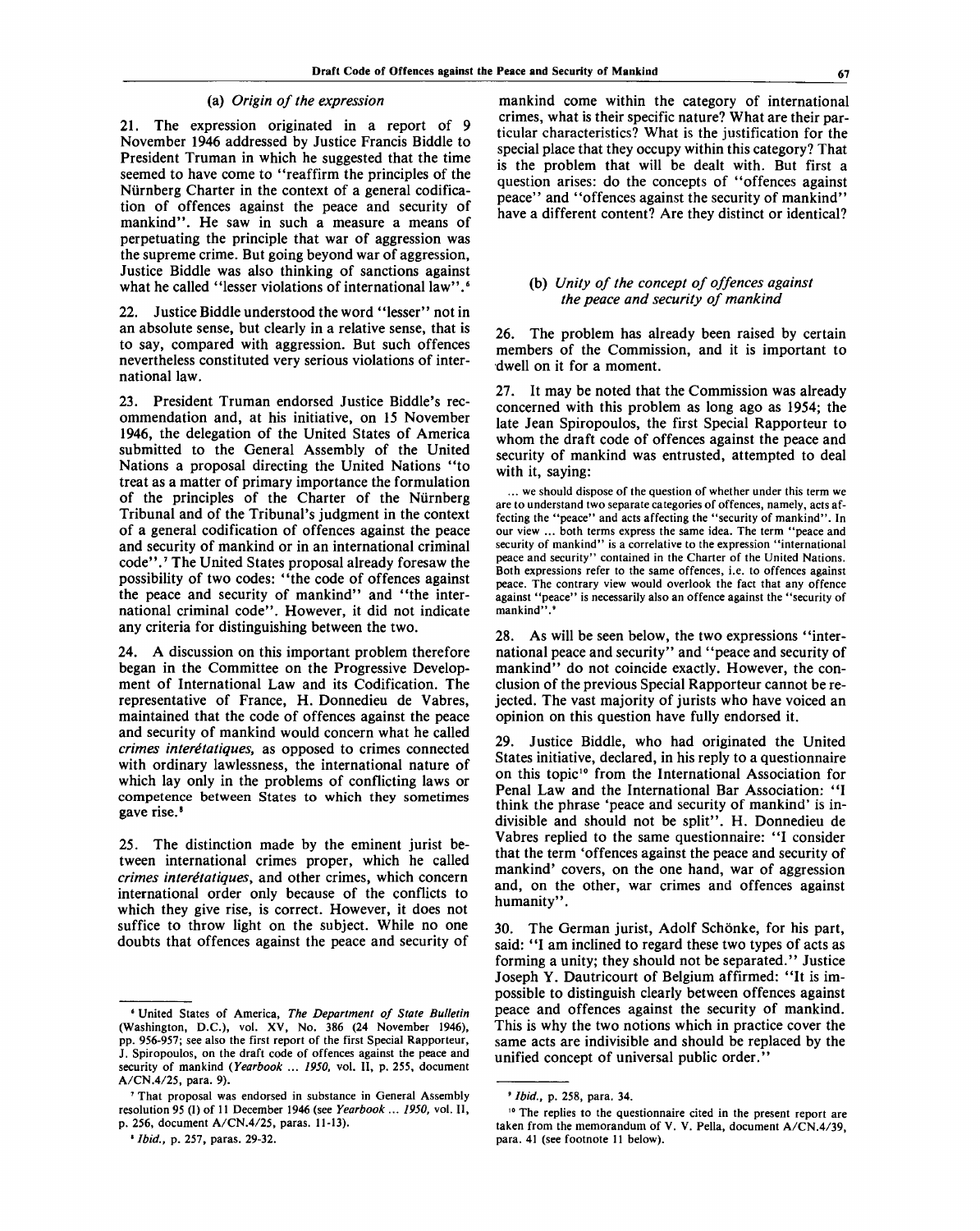31. Vespasien V. Pella, in an important memorandum which he had prepared at the request of the United Nations Secretariat,<sup>11</sup> also took a stand on the question:

It has been asked whether the expression "offences against the peace and security of mankind" is generic and denotes an *indivisible concept* or whether, on the contrary, it should be held to refer to *two distinct types of offences:* on the one hand, offences against peace and, on the other hand, offences against... mankind. The first would seem to be the correct interpretation.<sup>12</sup>

To support his line of thinking, Pella cited the fact that the terms *peace* and *security* were linked and constituted a single expression in the Yalta Agreements of 11 February 1945<sup>13</sup> and in several Articles of the Charter of the United Nations. According to Pella, it was an expression *sui generis* covering one and the same reality and applying to any clear breach of international public order.

32. Only two dissenting voices were raised amid this general agreement, those of Sir David Maxwell Fyfe and the Swiss jurist, Jean Graven.

33. According to the former, the concept was not an indivisible whole:

... It appears to me possible to threaten or disturb the security of mankind without war. For instance, the German Anschluss with Austria in 1937, and perhaps some more recent examples, could be cited. But the question must depend on the meaning attributed to the words "peace" and "security".<sup>14</sup>

#### 34. According to the latter:

It seems ... necessary to distinguish between *the two values* which are to be protected, by trying to define them in legal terms, or at least by determining and defining *separately* the offences against each which are to be punishable ... Offences against the *peace* of mankind ... are likely to or in fact lead to "aggression" or "hostilities" within the meaning of international law. This is also in conformity with popular feeling and with language, in which "peace" in the true sense is "the position of a State which has no war to wage or to carry on" and which lives in a state of "concord" with the rest of the world. Offences against the *security* of mankind are more particularly those which are likely to or in fact lead to "disorders" or "disturbances" and impair public "tranquillity"; the term "security" is also, in its usual meaning, synonymous with such "peace of mind" and ... with an internal feeling of "confidence", on the part of an individual, a community, or a State.<sup>15</sup>

35. In fact, an analysis of the two opinions makes it clear that they are only apparently discordant. The two last-mentioned writers seem to have wanted to demonstrate that behind the general concept of peace and security of mankind there is necessarily a diversity resulting from the specific nature of each violation included in the category of offences against the peace and security of mankind. This was clearly expressed by Brigadier-General Telford Taylor of the United States and by the Argentine jurist, L. A. Podesta Costa.

#### 36. For Taylor, the unity of the concept

does not prevent the recognition of various categories of offences within the scope of the concept. Just as murder, rape, arson and rob-

*"Ibid.,* p. 296, para. 41.

#### 37. According to Podesta Costa:

The expression "the peace and security of mankind" is indivisible. In practice, it may happen that certain specified concrete acts impair peace or security in a given case; however, it is not possible to specify in advance that these acts will, in a general way, produce a particular effect. Nevertheless, it is beyond doubt that the consequences are the same, because peace is conditioned by security.<sup>17</sup>

38. To sum up, the expression "peace and security of mankind" has a certain unity, a certain comprehensiveness, linking the various offences. Although each offence has its own special characteristics, they all belong to the same category, and are marked by the same degree of extreme seriousness.

39. These considerations on the unity of the concept do not exhaust the subject." They make it possible, however, now that this fact has been established, to approach the problem of definition. Is it possible to define an offence against the peace and security of mankind? Is is possible to go further than the Commission did in 1954?

2. MEANING OF THE CONCEPT OF AN OFFENCE AGAINST THE PEACE AND SECURITY OF MANKIND

40. Nothing is more difficult to define than the concept of crime. Many criminal codes have abandoned the attempt. The fact is that this conceptual entity is characterized by the variability of the criteria to which it is connected. What makes "the concept of crime hard to pin down is the mobility and inconstancy of the legislative criteria, the judicial criteria and the popular criteria which cover its definition".<sup>19</sup> Anti-crime legislation is subject to variations in time and space. Judicial criteria are subject to the deep-rooted convictions and tendencies of the men who dispense justice, popular criteria to the impulses of the inconstant and fluctuating masses. As Merle and Vitu put it: "the focal points of concern move". It is a challenge indeed to discover behind all this the traits of the concept of crime that are constant.

41. Many penal codes have abandoned the attempt. They rate criminal transgressions by the severity of the punishment imposed on transgressors. Article 1 of the French Penal Code establishes a three-tier hierarchy of transgressions in order of seriousness, simply determined by the severity of the punishment imposed: *contraventions* (petty offences), *delits* (correctional offences) and *crimes* (criminal offences).

42. But the passage from the least serious to the most serious is often imperceptible. At what moment is the

<sup>&</sup>lt;sup>11</sup> Reproduced in the original French version in Yearbook ... 1950, vol. II, p. 278, document A/CN.4/39.

<sup>13</sup> See *The Department of State Bulletin* (Washington, D.C.), vol. XII, No. 295 (18 February 1945), p. 213.

<sup>14</sup> See *Yearbook ... 1950,* vol. II, p. 297, document A/CN.4/39, para. 41.

bery can be distinguished within the concept "law and order", so can (and must) various categories be recognized within the concept "peace and security of mankind". Thus some acts may be criminal because they are committed with the deliberate intention of instigating war ("offences against the peace"), whereas other acts may be criminal because of their atrocious character (genocide, etc.), even though not committed with intention to precipitate war."

<sup>16</sup>  *Ibid.,* p. 298.

<sup>17</sup>  *Ibid.*

<sup>&</sup>quot; On the question of the unity or diversity of the concept, see Pella *(ibid.,* pp. 296-298).

<sup>&</sup>lt;sup>19</sup> R. Merle and A. Vitu, *Traité de droit criminel*, vol. I: *Problèmes generaux de la science criminelle, droit penal general,* 4th ed. (Paris, Editions Cujas, 1981).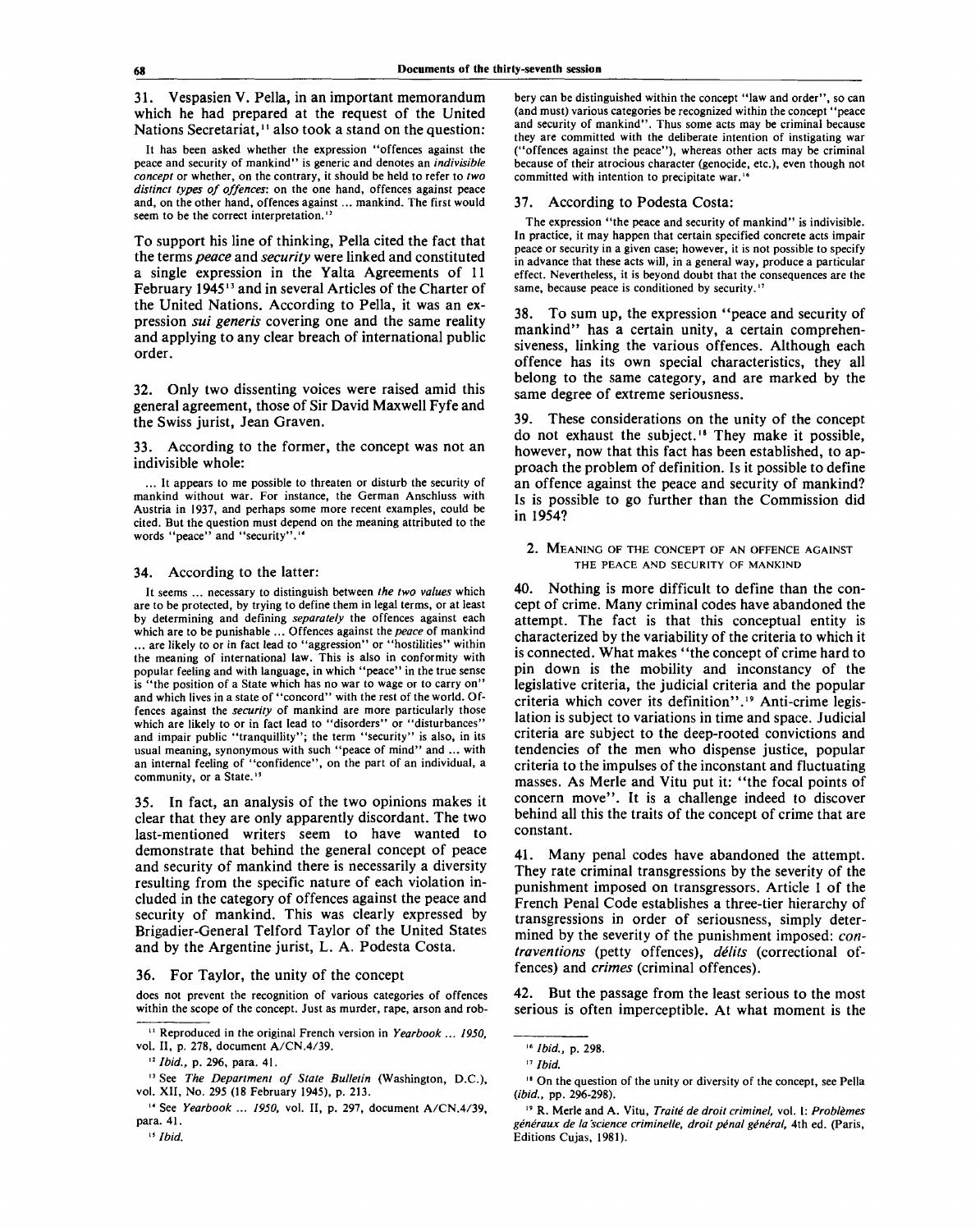borderline crossed? Some correctional offences are punished as petty offences, and criminal offences are sometimes liable to a correctional penalty. It is to be noted, moreover, that this tripartite distinction is not unanimously accepted. The Spanish, Italian and Portuguese penal codes, to take only countries with a Roman-law tradition, have preferred a two-tier division into correctional and criminal offences. It is not intended to linger unduly over this aspect of the problem.

43. If the concept of crime is not easy to define in domestic law, the task is even more difficult in international law. This is because criminal law has only recently been of interest in matters of public international law. The discipline which has been of most interest to jurists and which has been applied in a good number of cases is that which has as its frame of reference conflicts of laws and jurisdictions. However, this discipline, wrongly termed international criminal law, is international in name only. The rules applicable to conflicts are defined by domestic legislation, and those rules have effect at the international level only through the channel of agreements or treaties.

44. International crime, as a concept peculiar to international law and relating exclusively thereto, is a concept that is still imprecisely defined and that has been applied in few cases. The Niimberg and Tokyo trials appear as accidents of history and, even today, odious and monstrous acts remain unsanctioned at the international level. However, serious efforts are being made to bring international criminal law into the arena of events. This development will not be referred to again; it was described in detail in the Special Rapporteur's first report.<sup>20</sup> It should merely be pointed out that the progress achieved in the codification of international responsibility has provided a better standpoint from which to view the concept of international crime (article 19 of part 1 of the draft articles on State responsibility). $21$ 

45. The task now is to try to define this special category of international crimes known as "offences against the peace and security of mankind". On what criterion is it based?

46. In the early stages of its work, the Commission used the criterion of extreme seriousness as a characteristic of an offence against the peace and security of mankind.<sup>22</sup> The comment was made, not without cause, that that criterion was too subjective and too vague.

47. But such criticism appears to be unavoidable. Criminal law—whether domestic or international—is steeped in subjectivity. The seriousness of a transgression is gauged according to the public conscience, that is to say the disapproval it gives rise to, the shock it provokes, the degree of horror it arouses within the national or international community. Thus paragraph 2 of article 19 of part 1 of the draft articles on State responsibility reads as follows:

2. An internationally wrongful act which results from the breach by a State of an international obligation so essential for the protection of fundamental interests of the international community that its breach is recognized as a crime by that community as a whole constitutes an international crime.

Such recognition rests essentially on subjective considerations.

48. As for the vagueness of the criterion, an attempt can be made to correct it in part. But in reality a criterion, because of its general and synoptic nature, can unite or group together only the general aspects of a given concept. Care must be taken not to confuse *criterion* and *definition.* The value of the latter is measured by its precision. It is more analytical than synthetic, and it seeks to incorporate all the particular aspects of a concept. Murder, assassination, arson, etc. are included, in domestic law, in the concept of crime, but each of these transgressions has its own particular aspect, its distinctive constituent elements, and it is impossible to define the concept of crime in general by enumerating all the aspects of the individual crimes of which it is composed.

49. That being so, it is nevertheless possible to attempt to improve the criterion of seriousness and to state how it can be recognized. First of all, it should be noted that seriousness can be measured by several elements, some subjective, others objective. With regard to subjective elements, seriousness is measured by the intention or motive, by the transgressor's degree of awareness, by his personality, etc. But alongside these moral elements there exist other elements which have a more objective content. Seriousness may, in fact, also be measured in relation to the interests or the property protected by law. In that case, it may be a matter of transgressions against *rights, physical persons* or *property.* In respect of persons, what is at stake is the life and physical wellbeing of individuals and groups. As for property, public or private property, a cultural heritage, historical interests, etc., may be affected.

50. A thorough review will be made in due course of the judicial precedents established by the Niirnberg judgments and by those handed down in the occupied zones of Germany, by virtue of Law No. 10 of the Allied Control Council.<sup>23</sup> Of course, the field covered by the Charter and the Judgment of the Niirnberg International Military Tribunal and by the judgments of the tribunals in the occupied zones is today too limited in view of developments subsequent to the Second World War. There are those who say, when they look at these developments, that Niirnberg is out of date. The term is inappropriate. Rather, the field of application of Niirnberg has been broadened by the appearance of new transgressions, new international crimes which were not envisaged by the Charter of the Niirnberg Tribunal, but which are today reprehensible to the universal conscience. This, moreover, explains why the task of bringing the 1954 draft code up to date is being undertaken.

51. The subjective element and the objective element are therefore inextricably linked in the definition of any criminal act. This is true for domestic law as it is for

<sup>20</sup>  *Yearbook ... 1983,* vol. II (Part One), p. 137, document A/CN.4/364, chap. I.

<sup>21</sup>  *Yearbook ... 1976,* vol. II (Part Two), p. 95.

<sup>22</sup>  *Yearbook* ... *1983,* vol. II (Part Two), pp. 13-14, paras. 47-48.

<sup>23</sup> See footnote 5 above.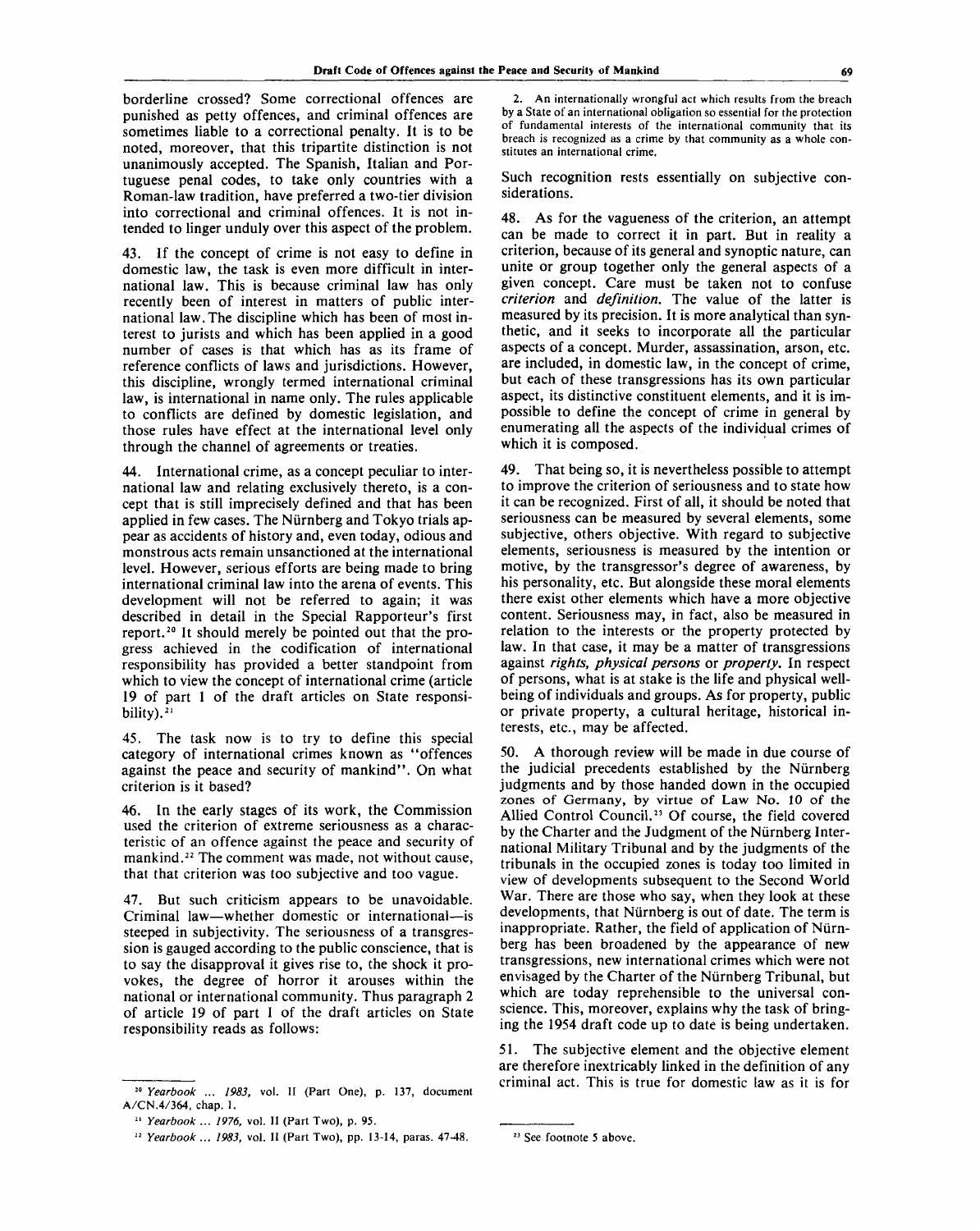international law, and acts considered as crimes under international law are often also indictable under national legislation, on the basis of the same criteria and the same definitions. In both cases, the subjective element (intention to commit an offence) is accompanied by a material element (an attempt on a life, an act affecting physical well-being or intellectual and material possessions). It is the combination of these two elements that characterizes a transgression.

52. Without at this point going into the dispute whether an offence can or cannot be committed by a State, the present report being limited to the criminal responsibility of individuals, it must be agreed that the approach taken in article 19 is correct in principle. It measures the seriousness of a transgression according to both a subjective element (the fact that the transgression is *recognized* as a crime by the international community) and an objective element (the *subject-matter of the obligation* breached); the subject-matter in question must be one whose protection is essential for the international community.

53. These general considerations make it possible to ask the following question: is it possible to define an offence against the peace and security of mankind and, if so, what definition should be proposed?

54. The search for the specific elements of an offence against the peace and security of mankind must proceed from the definition of an international crime contained in article 19. A concern for logic and coherence makes such a procedure obligatory, to the extent that it is desirable to maintain a certain unity of approach and a single guiding theme in the Commission's work.

55. Not surprisingly, the doctrinal approach in the search for the specific characteristics of an offence against the peace and security of mankind is relatively new, for the expression itself dates back only to the end of the Second World War. It was after 1945 that a development in this area began, marked first by the search for the specific characteristics of international crime. That development was authoritatively described in the Commission's report on the work of its twentyeighth session, in 1976. In paragraph (15) of the commentary to article 19 of part 1 of the draft articles on State responsibility, the Commission made the point that:

The need to distinguish, in the general category of internationally wrongful acts ... a separate category comprising exceptionally serious wrongs has in any case become more and more evident since the end of the Second World War.<sup>24</sup>

#### And the Commission noted further:

It was in the 1960s and 1970s that the idea took shape, and was formulated academically, in the writings of international jurists, that different kinds of internationally wrongful acts should be distinguished according to the *importance of the subject-matter\** of the breached obligation.<sup>25</sup>

There is no need to reproduce here the abundant doctrinal sources quoted in that commentary. It is sufficient to refer to the text.

56. Generally speaking, significant developments are to be noted in the period following the Second World War, marked by:

*(a)* The emergence of the individual as a subject of international criminal law;

*(b)* The recognition of *jus cogens* as a source of obligations of a special nature;

(c) The appearance of a new category of internationally wrongful acts for which mere material compensation is not sufficient redress, but which, in addition, involve penal consequences.

57. Until recently the difficulty has been to find a synoptic formula sufficiently broad to encompass these transgressions. The Charter of the International Military Tribunal<sup>26</sup> simply differentiated them in three distinct categories and classified them within those categories. Article 6 of that Charter considered the following to be crimes against the peace and security of mankind:

- *(a)* Crimes against peace;
- *(b)* War crimes;
- *(c)* Crimes against humanity.

58. The same classification was used in Principle VI of the "Principles of International Law recognized in the Charter of the Niirnberg Tribunal and in the Judgment of the Tribunal" formulated by the Commission at its second session, in 1950.<sup>27</sup>

59. Finally, the draft code elaborated in 1954 uses this same classification, without indicating the general criterion common to these different transgressions.

60. Is it possible to go any further in the present state of affairs? It is not easy, but it is worth trying.

61. Because of its generality, the definition of an international crime given in article 19 of part 1 of the draft articles on State responsibility encompasses offences against the peace and security of mankind; these form only a category of international crimes characterized by their extreme seriousness, and seriousness is measured according to the subject-matter of the obligation breached. Thus it is in relation to this subject-matter that it appears possible to characterize an offence against the peace and security of mankind. *The more important the subject-matter, the more serious the transgression.* An offence against the peace and security of mankind covers transgressions arising from the breach of an obligation the subject-matter of which is of special importance to the international community. It is true that all international crimes are characterized by the breach of an international obligation that is essential for safeguarding the fundamental interests of mankind. But some interests should be placed at the top of the hierarchical list. These are international peace and security, the right of self-determination of peoples, the safeguarding of the human being and the preservation of the human environment. Those are the four cardinal points round which the most essential concerns revolve, and these concerns constitute the summit of the pyramid on

<sup>24</sup>  *Yearbook ... 1976,* vol. II (Part Two), p. 101.

*<sup>25</sup> Ibid.,* p. 115, para. (47) of the commentary to article 19.

<sup>26</sup> United Nations, *Treaty Series,* vol. 82, p. 279.

<sup>27</sup> See footnote 4 above.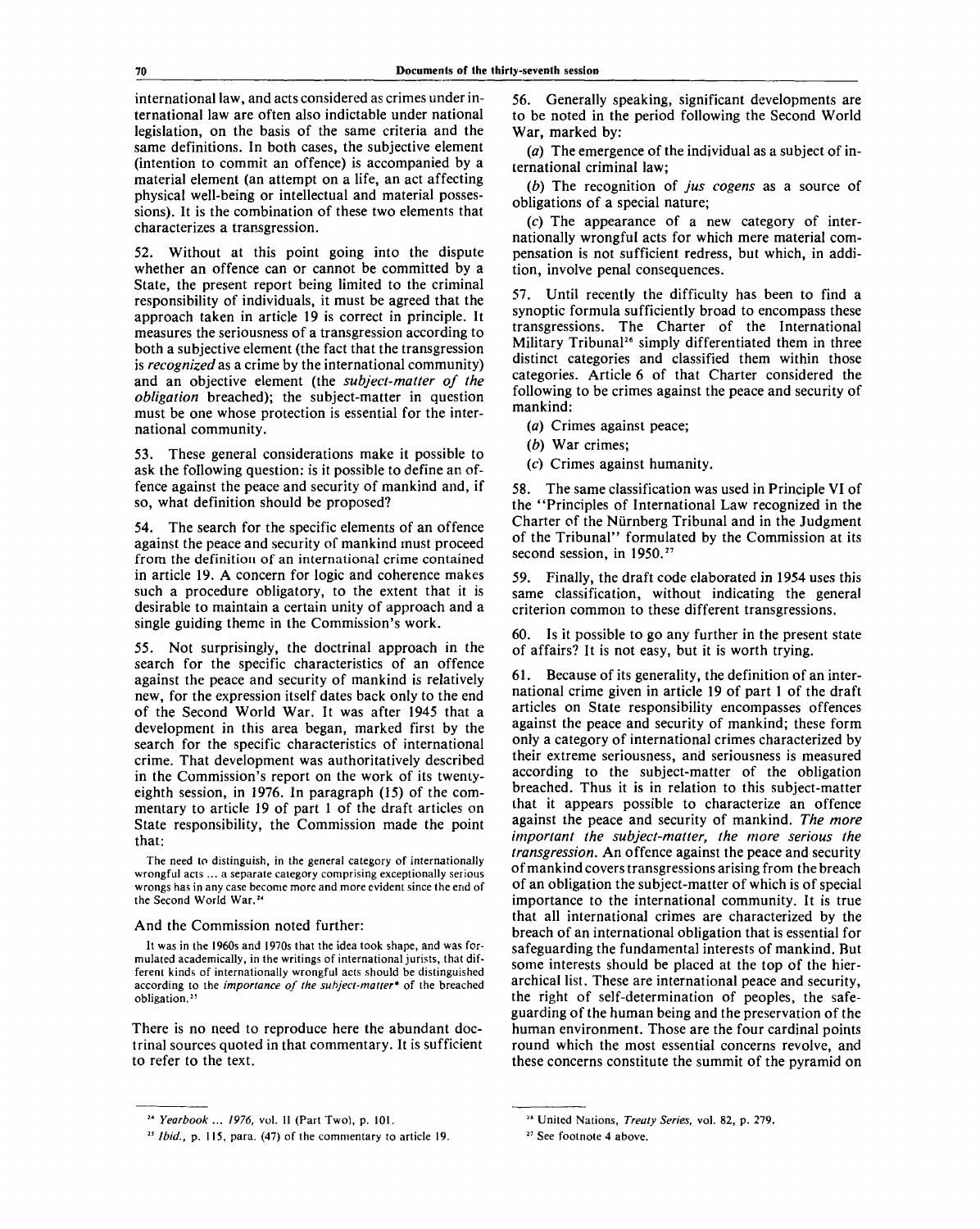account of their primordial importance. It will be noted, moreover, that because of this primordial importance, article 19 cites them as examples in subparagraphs *(a)* to *(d)* of paragraph 3. Offences against the peace and security of mankind might also have been defined in article 19, which might have included a subcategory consisting of the breaches referred to in those four subparagraphs. But that was not the purpose of the article.

62. However, if article 19 cites these breaches as examples, it is because they constitute the most serious violations of international law. The commentary to article 19 in the Commission's report leaves no doubt on this point:

The four spheres mentioned respectively in subparagraphs *(a), (b),* (c) and *(d)* of paragraph 3 are those corresponding to the pursuit of *the four fundamental aims\** of the maintenance of international peace and security, the safeguarding of the right of self-determination of peoples, the safeguarding of the human being, and the safeguarding and preservation of the human environment ... The rules of international law which are now of greater importance than others for safeguarding the fundamental interests of the international community *are to a large extent those which give rise to the obligations comprised within the four main categories mentioned.* \*<sup>28</sup>

63. Offences against the peace and security of mankind might therefore be defined in the following way:

Offences against the peace and security of mankind are international crimes which result from:

*(a)* a serious breach of an international obligation of essential importance for the maintenance of international peace and security;

*ib)* a serious breach of an international obligation of essential importance for safeguarding the right of self-determination of peoples;

28  *Yearbook ... 1976,* vol. II (Part Two), p. 120, paragraph (67) of the commentary to article 19.

(c) a serious breach on an extensive scale of an obligation of essential importance for safeguarding the human being;

*(d)* a serious breach on an extensive scale of an obligation of essential importance for the safeguarding and preservation of the human environment.

64. It will be noted that the provisional list of offences against the peace and security of mankind, established by the Commission at its thirty-sixth session,<sup>29</sup> can fit perfectly into any subparagraph of this definition.

65. Of course, a more synoptic definition might be proposed along the following lines:

Any breach of an international obligation recognized as such by the international community as a whole is an offence against the peace and security of mankind.

66. This second definition has the advantage of being brief and concise, but it does not sufficiently emphasize the various subject-matters to which a breach of the obligation in question may apply. The first definition, although long, has the merit of being coherent. It takes as its starting-point the same approach and formulation as article 19. It emphasizes the two elements that are at the basis of a criminal transgression: the subjective element (the opinion of the international community) and the objective element (the subject-matter of the obligation violated). In this respect, it is more analytical. It will be for the Commission to assess the respective merits of the two formulas and make a choice.

67. Now that an offence against the peace and security of mankind has been defined, it is necessary to proceed to an examination of the acts constituting such an offence.

29  *Yearbook ... 1984,* vol. II (Part Two), p. 17, para. 65 (c).

# **CHAPTER II**

## **Acts constituting an offence against the peace and security of mankind**

68. The present report will be confined to the crimes envisaged in subparagraphs *(a)* and *(b)* of the definition given above (para. 63), that is to say crimes resulting from a breach of an international obligation of essential importance for the maintenance of international peace and security.

69. The crimes envisaged in subparagraph *(a)* were the subject of paragraphs (1) to (9) of article 2 of the 1954 draft code. They have the common characteristic of constituting a group of offences which directly threaten the independence, sovereignty or territorial integrity of a State and are, as a consequence, serious threats to its status. Moreover, they are offences which come within the framework of inter-State relations, whereas war crimes or crimes against humanity may involve the direct responsibility of individuals, independently of that of the State. Sometimes there are crimes for which only the responsibility of individuals is involved, even if they acted as agents of a State. For example, most national military codes prohibit war crimes. But there are times when soldiers infringe the provisions of such codes in circumstances which in no way involve the responsibility of their State or of their superiors. There will be an opportunity of considering such situations at leisure.

70. However, the cases envisaged here have nothing to do with the category of personal transgressions that can be divorced from official functions, since the acts emanate from authorities whose actions are inseparable from those of the State. Moreover, in such cases the injured party can only be a State. It follows that such offences endanger international peace and security.

71. The time has now come to stress the difference between the two concepts of "international peace and security" and "peace and security of mankind". The first expression is synonymous with non-belligerence. It refers to peaceful relations between States, each of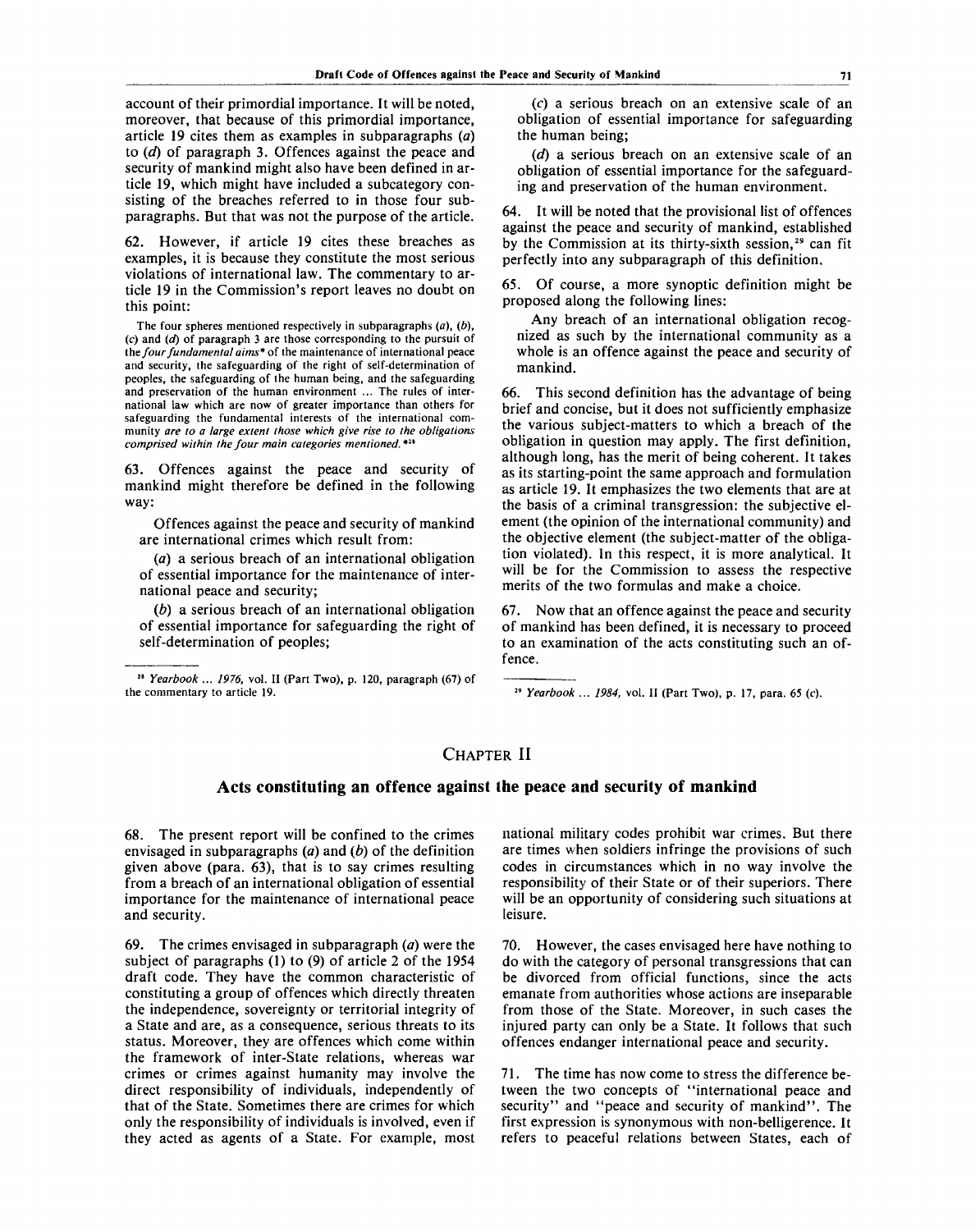which avoids behaviour likely to endanger international peace and security.

72. The expression "peace and security of mankind", for its part, encompasses a wider terrain. It goes beyond relations between States. It covers not only acts committed by one State against another, but also acts committed against peoples (violations of the right of selfdetermination, systematic violations of human rights), against populations (violations of humanitarian law) or against ethnic groups (acts of genocide), etc.

73. Only offences of the first type, namely those committed against a State, which are the subject of the paragraphs of article 2 of the 1954 draft referred to above (para. 69), will be dealt with here. A number of general remarks may be formulated concerning them. First of all, it should be noted that the acts envisaged in some of those paragraphs are now covered by the Definition of Aggression.<sup>30</sup> This will be seen later on. The paragraphs in question are paragraph (4) of article 2, relating to "armed bands", and paragraph (8) of the same article. The paragraphs relating to armed bands and to the annexation of territory are covered, respectively, by paragraphs *(g)* and *(a)* of article 3 of the Definition of Aggression.

74. It does not appear necessary, therefore, to retain paragraphs (4) and (8) of article 2 of the 1954 draft code. The other paragraphs are open to discussion and have been the subject of criticism in the Commission, in particular paragraph (3), relating to the preparation of aggression, paragraph (7), concerning the violation of treaties which are designed to ensure peace by means of restrictions or limitations on armaments, and paragraph (9), relating to intervention in the internal or external affairs of another State. Those paragraphs will be discussed later. For the time being, the focus will be upon aggression, which is the subject of section A of draft article 4 submitted in this report.

## **A. Aggression**

75. Much has been written about this concept, which has created controversy. But some aspects of the controversy are now only of historical interest. In fact, the debate surrounding the concept of aggression took on a certain importance mainly after the Kellogg-Briand Pact.<sup>31</sup> Previously, war had been legal, in principle; only the means and methods of warfare could be controlled<br>or limited. Similarly, rules, were, imposed on or limited. Similarly, rules were imposed belligerents, in particular to protect prisoners, the sick or wounded, civilians or certain public property that did not come within the category of military means. All this is the subject of humanitarian law, which will be considered in a future report.

76. The prohibition of war, affirmed even more clearly by the Charter of the United Nations, sparked renewed interest in the concept of aggression. The Kellogg-Briand Pact was limited to a general prohibition of war and left it to each State to determine unilaterally and exclusively what constituted selfdefence. This gap was filled by the Charter, which provides that action for the purpose of self-defence is legitimate only until such time as the Security Council has taken measures necessary to maintain international peace and security. The right of self-defence is therefore no longer unlimited in time. Moreover, the Security Council may also determine whether the operation in question was appropriate and really constituted an act of self-defence. Of course, these principles should not obscure the real state of affairs, which is much more complex. The Dean Acheson resolution, also known as the "resolution on the maintenance of peace", $32$  was one of the developments emphasizing the difficulties encountered in implementing the principles set forth above.

77. The debate to which the concept of aggression gave rise centred in the first place on the appropriateness of the definition itself. Was the definition of aggression possible and opportune?

78. According to some, the definition of aggression required the availability of some procedure for identifying with certainty which party was the aggressor. However, both antagonists would declare that they were waging a defensive war, and thus each would claim that it was acting in self-defence.

79. Others took the view, on the other hand, that the most serious of international crimes could not remain without definition. According to that view, a control system, albeit imperfect, existed for self-defence, linked to the Charter of the United Nations (Article 51). Under that system, a State could exercise the right of selfdefence only until such time as the Security Council had taken measures necessary to maintain peace. After such time, the act of self-defence was comparable to aggression.

80. The disadvantage of this definition, derived *a contrario* from Article 51 of the Charter, is that it ultimately left the field wide open to the use of armed force, because the Security Council is often paralysed by the use of the veto.

81. However, those who considered that there was need for a definition carried the day. But among them there existed two schools of thought.

#### 1. DEFINITION BASED ON ENUMERATION

82. One group was in favour of a rigid definition, consisting of an exhaustive list of acts of aggression. That method had been adopted in the definition of aggression prepared by the Committee for Security Questions of the Disarmament Conference in 1933. It was also adopted by the Convention for the Definition of Aggression signed in London in that year.<sup>33</sup> It was the text put forward as a basis for discussion at the 1945 London Conference that led to the Charter of the Niirnberg Tribunal, article 6 of which refers to the "planning,

<sup>&</sup>lt;sup>30</sup> General Assembly resolution 3314 (XXIX) of 14 December 1974, annex.

<sup>&</sup>lt;sup>31</sup> General Treaty for Renunciation of War as an Instrument of National Policy of 27 August 1928 (League of Nations, *Treaty Series,* vol. XCIV, p. 57).

<sup>&</sup>lt;sup>32</sup> General Assembly resolution 377 (V) of 3 November 1950.

<sup>33</sup> League of Nations, *Treaty Series,* vol. CXLVII, p. 67.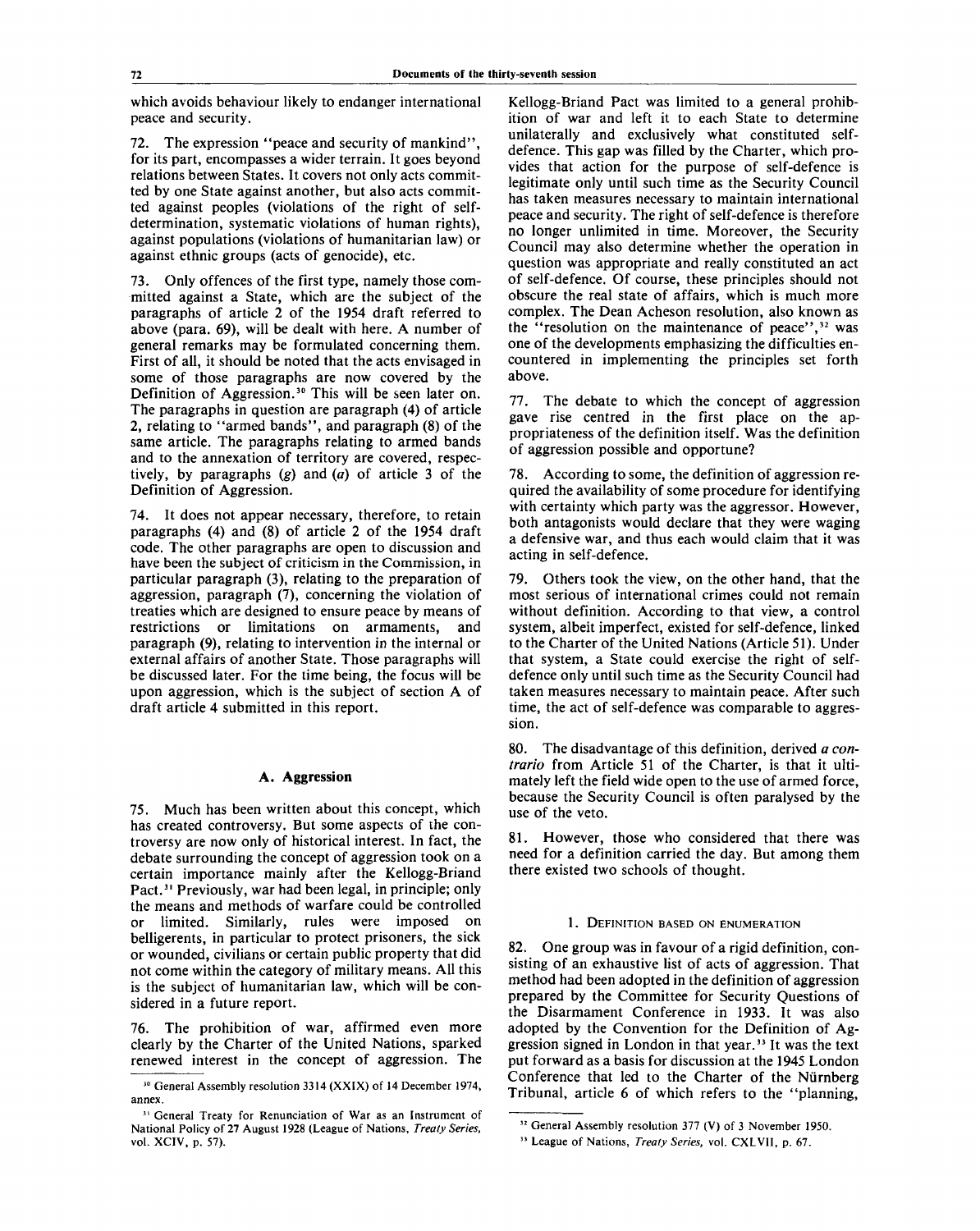preparation, initiation or waging of a war of aggression, or a war in violation of international treaties, agreements or assurances". The questionable aspects of these formulas will be examined later.

#### 2. DEFINITION BASED ON A GENERAL CRITERION

83. Those who favoured a flexible definition considered that the exhaustive list did not fit in with the way the world was evolving. They wished to have a flexible law, with less precise outlines, that would be capable of responding to new and unforeseen situations. They took the view that it was the responsibility of the competent body—jurisdiction or political entity—to assess the circumstances surrounding the outbreak of an armed conflict, circumstances that were too varied and delicate to be provided for in a list, however exhaustive it might aspire to be.

84. They also stressed that Article 51 of the Charter of the United Nations, by not defining self-defence, made an *a contrario* definition of aggression itself difficult. It can be noted, today, that this argument was not decisive, since the lack of precision did not prevent a definition of aggression from being adopted. The Commission itself, although in part 1 of the draft articles on State responsibility it devoted article 34 to the concept of self-defence, also and deliberately took care not to define that concept. It stated in the commentary to article 34 that:

... this article does not seek to define a concept that, as such, goes beyond the framework of State responsibility. There is no intention of entering into the continuing controversy regarding the scope of the concept of self-defence and, above all, no intention of replacing or even simply interpreting the rule of the Charter that specifically refers to this concept.<sup>34</sup>

3. AGGRESSION AS DEFINED BY THE GENERAL ASSEMBLY (RESOLUTION 3314 (XXIX) OF 14 DECEMBER 1974)

85. The existing Definition of Aggression takes a middle path between those two schools of thought. It is a general definition of aggression as being "the use of armed force by a State against the sovereignty, territorial integrity or political independence of another State, or in any other manner inconsistent with the Charter of the United Nations" (art. 1). But it also uses the enumerative method, and cites a number of acts which constitute cases of aggression. However, it specifies that the acts enumerated are "not exhaustive and the Security Council may determine that other acts constitute aggression under the provisions of the Charter" (art. 4).

86. That, then, was the method chosen by the General Assembly in its Definition of Aggression. It should be noted that that Definition itself limits its innovatory scope. Its point of reference is strictly the Charter and the principles set forth therein. Article 6 states:

Nothing in this Definition shall be construed as in any way enlarging or diminishing the scope of the Charter, including its provisions concerning cases in which the use of force is lawful.

87. This definition of aggression must be taken into account in the elaboration of the new draft code. It is

therefore proposed that article 2, paragraph (1), of the 1954 draft should be replaced by the complete text of the Definition adopted on 14 December 1974.

#### **B. The threat of aggression**

88. Article 2, paragraph (2), of the 1954 draft code concerns the threat of aggression. It refers to "any threat by the authorities of a State to resort to an act of aggression against another State".

89. The term "threat" may be understood in two ways. It sometimes means a "sign" or "presage" of something that may constitute a danger or a source of fear, a risk. It may also mean words, gestures or acts whereby one person warns another of his intention to do him wrong or cause him harm. The Charter uses the word "threat" in both senses.

90. The word has the first meaning in all the provisions of the Charter in which the danger results from "disputes" or "situations" such as those to which Chapters VI and VII refer, in particular Article 33 (any dispute, the continuance of which is likely to endanger the maintenance of international peace and security), Article 34 (any dispute or any situation likely to endanger international peace and security) and Article 39 (the existence of any threat to the peace).

91. The term "threat" as used in this draft must be understood as having the second meaning. It does not result from a dispute or a situation which, in itself, constitutes a danger to peace. Rather it is the intention expressed or manifested by a State to commit an act of aggression. The concrete evidence of this intention is blackmail or intimidation, either oral or written. The threat may also consist of material deeds: the concentration of troops near a State's borders, a mobilization effort widely publicized by the media, etc. It is in this second sense that the term is used in Article 2, paragraph 4, of the Charter, in accordance with which Member States "shall refrain in their international relations from the *threat\** or use of force". In this sense, there seems to be no doubt that the threat of aggression constitutes an offence against peace, as does aggression itself.

92. It has sometimes been asked whether a threat of itself, not followed up, could be comparable with aggression. Certainly, the threat is not the act of aggression, but the use of threats is designed to bring pressure to bear on States and to disrupt international relations.

#### C. **The preparation of aggression**

93. The preparation of aggression is referred to in article 2, paragraph (3), of the 1954 draft code, according to which "the preparation by the authorities of a State of the employment of armed force against another State for any purpose other than national or collective selfdefence" constitutes an offence against the peace and security of mankind.

94. The problem here is to determine what constitutes preparation. The term "preparation" was used in

<sup>34</sup>  *Yearbook... 1980,* vol. II (Part Two), p. 52, para. (1) of the commentary.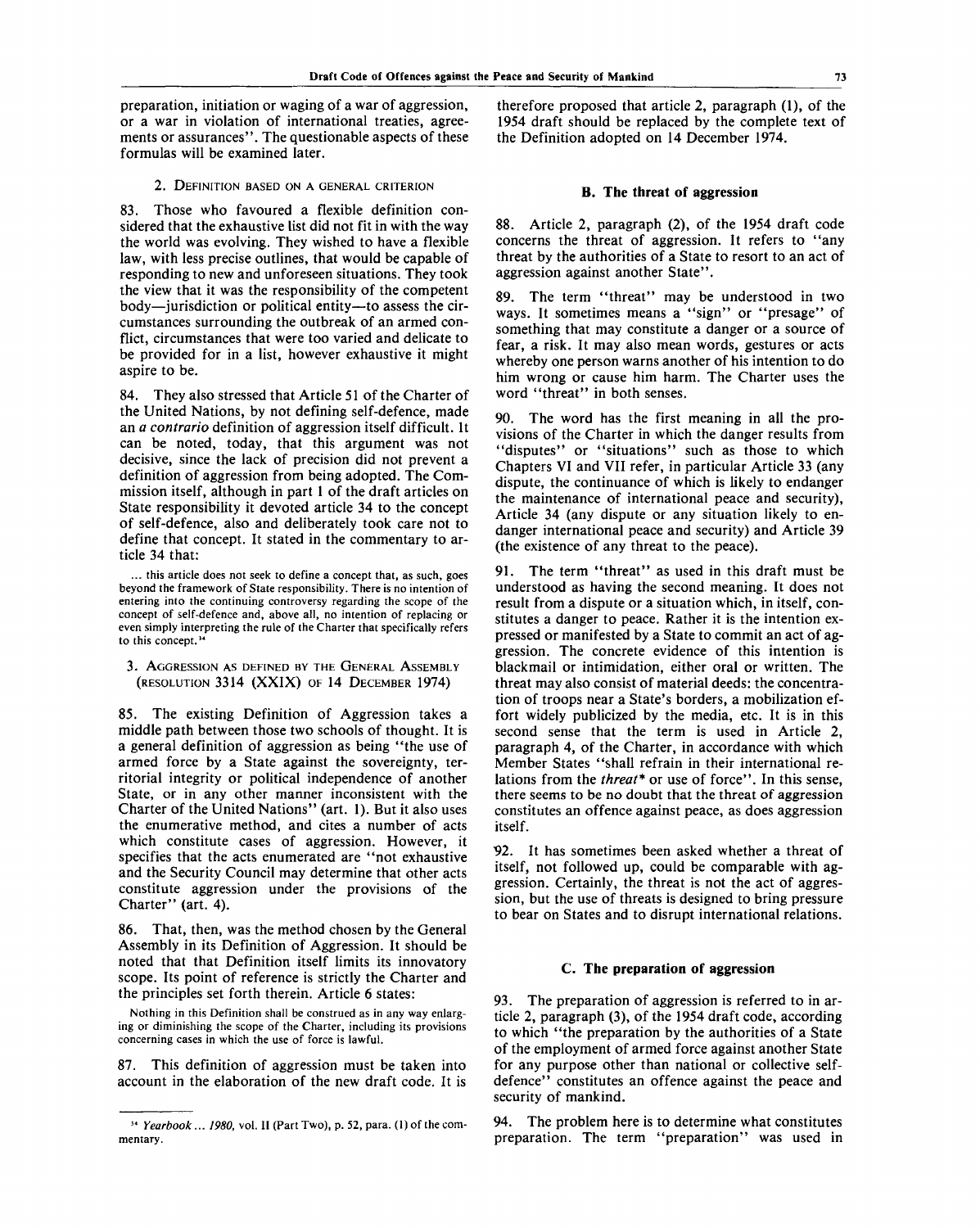article 6 of the Charter of the Niirnberg International Military Tribunal. It was used again by the Commission in Principle VI<sup>35</sup> of the "Principles of international law" which it formulated on the basis of the Charter and Judgment of the Niirnberg Tribunal. That principle refers to the "planning, *preparation, \** initiation or waging" of a war of aggression. The expression "preparation of aggression" has in fact often been used in conventions or draft conventions.

95. As early as 1924, the preparation of aggression was referred to in a draft treaty on disarmament and security prepared by an American group. Article IV of that draft read:

The High Contracting Parties solemnly declare that acts of aggression, even when not resulting in war, and *preparations\** for such acts of aggression, are hereafter to be deemed forbidden by international  $law.<sup>3</sup>$ 

96. But if the term "preparation" is often used, what it covers is not easy to define. What is meant by "preparation"? At what point can the existence of preparations for aggression be determined? What are the indisputable signs of preparation? What are its constituent factors? The territory is uncharted. The question had been raised whether preparation should not be distinguished from *preparatifs* (preparatory measures). Preparation can have a more abstract content than preparatory measures. It is sometimes more difficult to notice preparation than preparatory measures. To prepare oneself is "to make oneself fit for", "to make oneself capable of". This can be a purely intellectual operation: thinking about how to proceed, establishing a plan, a method of action. It often involves abstract operations that are hard to discern. As for preparatory measures, these can entail a host of practical operations, arrangements, movement of objects *{materiel,* arms, etc.). However, in the final analysis, only nuances of meaning separate the two terms, and the above distinction between them is far from definitive. In any case, the question is whether the preparation of aggression should be retained among the offences against the peace and security of mankind.

97. The concept of "preparation of a war of aggression" is to be found in the Charter of the Nürnberg Tribunal. Its inclusion in the code was defended by writers who wished to broaden the scope of the concept of offences against the peace and security of mankind. Pella, in the memorandum already referred to (para. 31), had raised the problem in the following terms:

An important question in connection with offences against peace, in the strict sense of the term, is whether acts preparatory to international aggression and acts likely to lead to a breach of the peace ought to be defined separately.

In the light of Article 1, paragraph 1, of the Charter of the United Nations, it is our view that the reply should be in the affirmative.<sup>3</sup>

Pella recalled further that, in 1925, the Inter-Parliamentary Conference at Washington had annexed to its resolution III, relating to the criminality of a war of aggression and the organization of international repression, the "Fundamental principles of an international legal code for the repression of international crimes". Paragraph 2 of that text provided:

Measures of repression should apply not only to the act of declaring a war of aggression, but also to all acts on the part of individuals or of bodies of persons with a view to the preparation or the setting in motion of a war of aggression.<sup>38</sup>

Pella also said that Hjalmar Hammarskjold, Chairman of the League of Nations Committee of Experts for the progressive codification of international law, had taken the same view, saying that, "if no war imitates peace, one sometimes finds oneself faced with situations, acts and gestures that claim to be peaceful, but that bear a singular resemblance to war".<sup>39</sup>

98. After the Second World War, this trend of thinking was reinforced because of the methods of blackmail and intimidation of which Hitler had been a master. Barcikowski, the first President of the Supreme Court of Poland, considered that "proceedings should also be instituted in respect of the preparations connected with the attempt to carry them out and with the armed blackmail with which almost all wars begin".<sup>40</sup> According to Donnedieu de Vabres, "the other violations of international law which are likely to disturb peace"<sup>41</sup> should be taken into consideration.

99. This trend towards extending the scope of the concept of offences against the peace and security of mankind finds its basis in article 9 of the Commission's draft declaration on rights and duties of States,<sup>42</sup> which provides:

Every State has the duty to refrain from resorting to war as an instrument of national policy, and to refrain from the *threat\** or use of force against the territorial integrity or ... independence of another State, or in *any other manner\** inconsistent with international law and order.

100. Taking the opposite view are those who think that an excessive extension of the scope of the concept of offences against peace gives rise to confusion. Francis Biddle, for example, although he had been a judge at Niirnberg, was in favour of deleting the words "preparation" and "waging" used in the Charter of the Niirnberg Tribunal. He considered that the object was to declare criminal

the country which, and the men who, start aggressive war ... Why then all the talk about planning, preparation and waging? Doesn't every country plan for aggressive action in case of war, and how does this differ from planning an aggressive war? Why also add the words 'in violation of international treaties'? If this is a war of aggression, how do the words add anything to the definition? If not, what is the crime?<sup>43</sup>

<sup>&</sup>lt;sup>35</sup> See footnote 4 above.

<sup>&</sup>lt;sup>36</sup> See "A practical plan for disarmament: Draft treaty of disarmament and security, prepared by an American group", *International Conciliation* (Greenwich, Conn.), No. 201 (August 1924), p. 343.

<sup>57</sup>  *Yearbook ... 1950,* vol. II, p. 298, document A/CN.4/39, para. 42.

<sup>&</sup>lt;sup>36</sup> See the report of the Twenty-third Conference of the Inter-Parliamentary Union, *Compte rendu de la XXIII' Conference,* Washington and Ottawa, 1925, p. 47.

<sup>39</sup> See footnote 37 above.

<sup>40</sup> "Les Nations Unies et l'organisation de la repression des crimes de guerre", Revue internationale de droit pénal (Paris), vol. 17, Nos. 3-4 (1946), p. 304.

<sup>&</sup>lt;sup>41</sup> "De l'organisation d'une juridiction pénale internationale" *(ibid.,* vol. 20, No. 1 (1949), p. 3).

<sup>42</sup>  *Yearbook ... 1949,* p. 286, document A/925, para. 46.

<sup>43</sup> See *Yearbook ... 1950,* vol. II, p. 332, document A/CN.4/39, para. 97.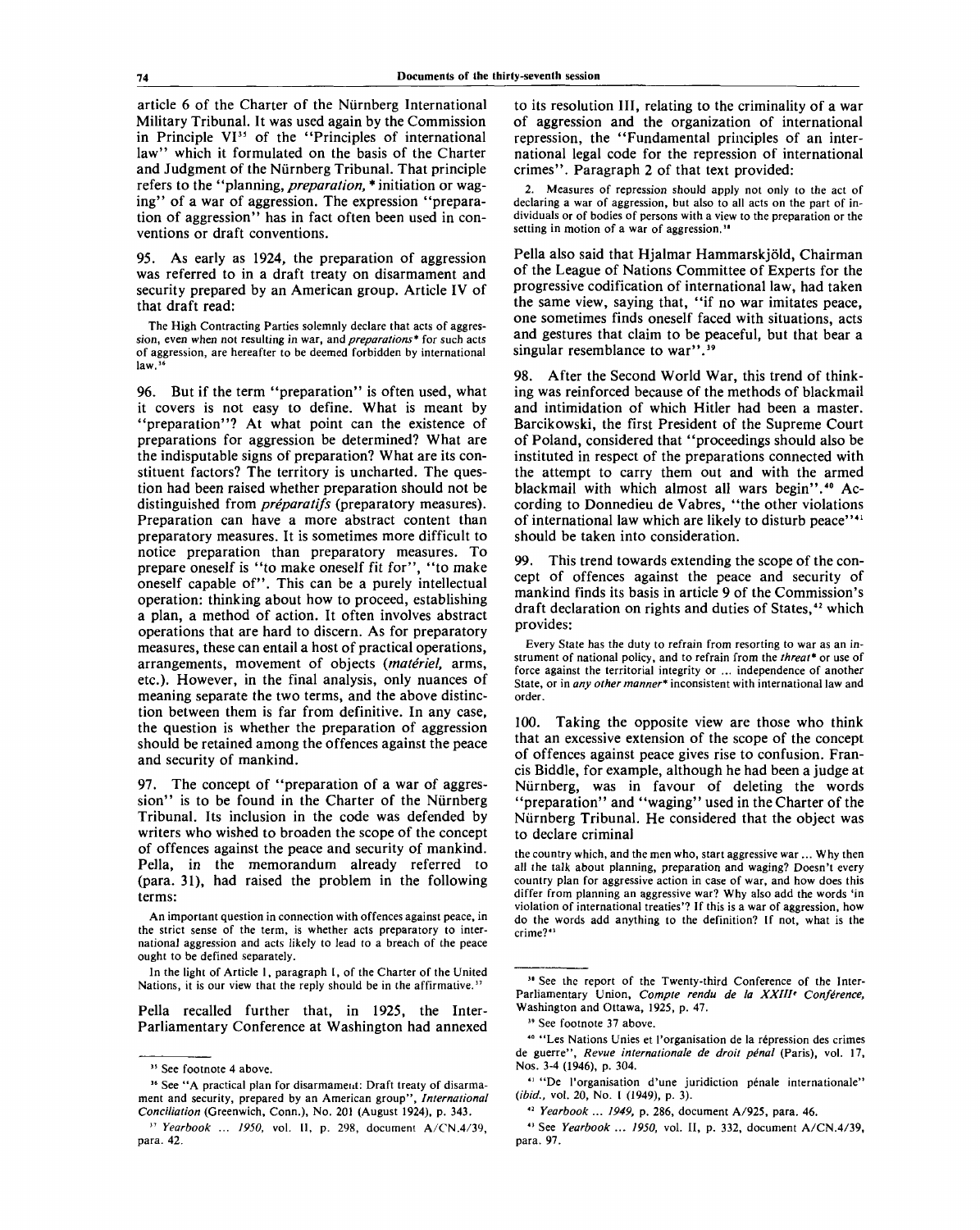101. Those, then, are the two schools of thought. The definition of a crime against peace given in the Charter of the Niirnberg Tribunal was over-influenced by Hitlerism. In stressing the "planning, preparation, initiation or waging of a war of aggression" (art. 6 *(a)),* in emphasizing those different operations, the bill of indictment sought to underline in a special way the responsibility of the Nazi leaders. But such an accumulation of nouns does not seem relevant from the legal point of view. Any war initiated in violation of international law constitutes aggression. The concept of preparation does not appear to add much, apart from an element of confusion, and it could be eliminated.

102. The choice is between two possibilities: either preparation was not followed by implementation, in which case it cannot be seen specifically what the consequences are; or else it was followed up, in which case there is an example of aggression. Aggression is always, by its very nature, premeditated, that is to say prepared.

103. It must also be borne in mind that preparing is not the same as attempting, and that to exclude *preparation* of aggression from offences against the peace and security of mankind leaves untouched the problem of attempted action, which will be studied in due course.

104. As an argument in favour of characterizing the preparation of aggression as an offence, it may be noted that, in some cases, it would allow preventive measures to be taken as soon as there was serious presumptive evidence that a State was preparing aggression. What, however, constitutes presumptive evidence of such preparation? Would the door not then be opened to abuse, or simply to errors of judgment in a particularly delicate area?

105. Moreover, preventive measures, consisting of recommendations and enforcement of action of varying scope, are provided for in Chapters VI and VII of the Charter of the United Nations. Criminal law, for its part, sanctions offences and does not authorize preventive measures designed to prevent an offence. Such measures belong in the political arena, and to consider preparation as a distinct offence, without being able to determine what characterizes it or what are its constituent elements, is to give this concept disproportionate or even dangerous legal import and consequences.

#### **D. Interference in internal or external affairs**

106. A phenomenon that is more and more in evidence today is interference in the internal or external affairs of countries, an offence covered by article 2, paragraph (9), of the 1954 draft code.

107. Internal affairs relate to a country's particular form of government and institutions. They also cover economic and social life, and the activities of individuals or groups. External affairs should similarly be understood in the broad sense. These involve the fundamental choices that guide international relations as well as specific decisions based on those choices, or diplomatic action giving practical effect to such decisions. In both areas—internal and external af-

fairs—each State's competence is based on its independence and sovereignty.

108. The condemnation of interference by one State in the internal or external affairs of another had already been formulated by the Seventh International Conference of American States, in 1933, by the Inter-American Conference for the Maintenance of Peace, in 1936, by the Yalta Agreements,<sup>44</sup> and by article 18 of the Charter of OAS,<sup>45</sup> which provides:

#### *Article 18*

No State or group of States has the right to intervene, directly or indirectly, ... in the internal or external affairs of any other State. The foregoing principle prohibits not only armed force but also any other form of interference or attempted threat against the personality of the State or against its political, economic and cultural elements.

109. The affirmation of this principle constantly features in the work of the United Nations and its organs; witness the call in General Assembly resolution 290 (IV) of 1 December 1949 to refrain from "fomenting civil strife and subverting the will of the people in any State", or article 4 of the draft declaration on rights and duties of States,<sup>46</sup> which provides:

Every State has the duty to refrain from fomenting civil strife in the territory of another State, and to prevent the organization within its territory of activities calculated to foment such civil strife.

110. Today, the problem of interference is of particular relevance. The emergence of a multitude of small States on the international scene, the fragility of many of them, and greed for their resources, sometimes tempt powerful States to seek ways of challenging their independence—not at the formal level, of course, since colonialism has officially been buried, but by devious and insidious routes. Using mercenaries, fomenting civil strife and exerting pressure on States, for various reasons, especially political or economic pressure, are forms of interference sometimes aimed at destabilizing young States. Likewise, all practices that can be grouped under the general term "subversion" and that take various forms (financing of political parties and covert supply of arms or ammunition, trainers, instructors and the like), are well-known aspects of the phenomenon of interference.

111. The forms of interference are very varied. The 1954 draft code envisaged two situations in particular:

*(a)* The fomenting of civil strife (art. 2, para. (5));

*(b)* Intervention in internal or external affairs by means of coercive measures of an economic or political character (art. 2, para. (9)).

112. However, consideration of these two situations gives rise to a number of questions. First, it may be asked why the fomenting of civil strife in a State and interference in the internal or external affairs of that State should be the subject of two separate provisions. After all, the fomenting of civil strife in a State is only one

<sup>44</sup> See footnote 13 above.

<sup>45</sup> Signed at Bogota on 30 April 1948 (United Nations, *Treaty Series,* vol. 119, p. 3), as amended by the Protocol of Buenos Aires of 27 February 1967 *(ibid.,* vol. 721, p. 324).

<sup>46</sup> See footnote 42 above.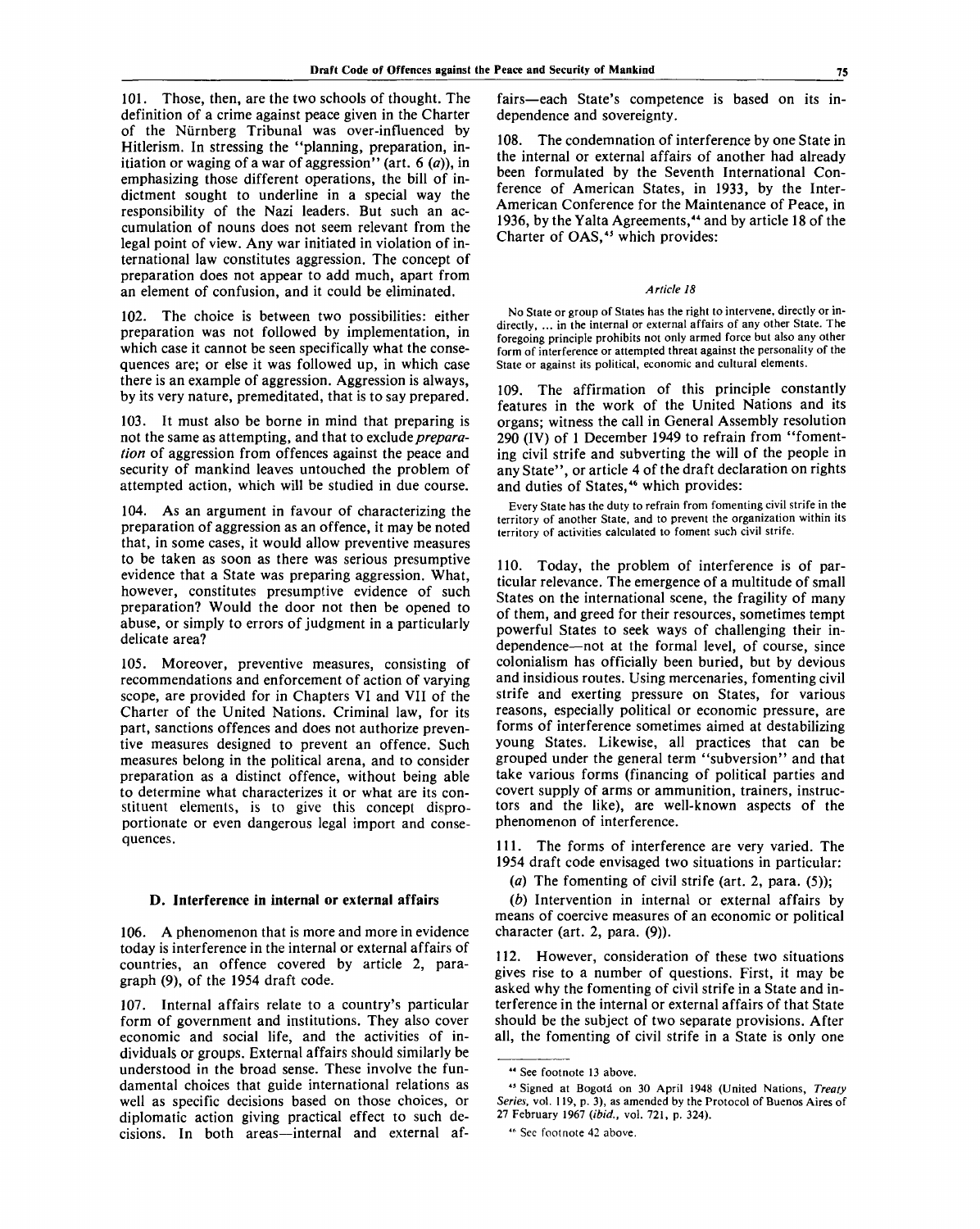among many forms of interference. Furthermore, it may be asked whether the distinction between internal affairs and external affairs is always justified.

113. Concerning the first point, it is somewhat surprising to see that the fomenting of civil strife constitutes an offence that is separate and distinct from other forms of interference. Presumably civil strife still draws attention because it is a convenient way of weakening a State by setting its nationals against one another; and it is also a simple device to use, no doubt, inasmuch as political life in most countries always involves rival tendencies (whether in the pluralistic democracies or in one-party régimes, where rivalries more often occur within the party). It is easy to play on these rivalries. But it must also be remembered that there are historical reasons for fearing civil strife as a means of undermining the integrity of the State.

114. For a long time, the metropolitan countries refused to consider wars of national liberation as wars, regarding them simply as internal conflicts in areas within their own sovereignty. Likewise, dictatorships have often tried, and today still try, to put down opposition movements, particularly through bloody repression, in the name of so-called exclusive sovereignty. In all such cases, it has been claimed that internal disturbances were no more than civil strife in areas within the exclusive sovereignty of the States concerned. It so happens that in 1954, at the time when the first draft code was elaborated, the uprisings which had broken out in many colonial territories revived interest in the problem of civil strife. No doubt this is one explanation for the importance which the problem took on at the time. It should be said, however, that even today the question has not lost its interest, especially in view of the emergence of newly independent States. These, as has already been said, have been subjected to all kinds of schemes aimed at their destabilization. And civil strife, for such purposes, is an ideal weapon. The plurality of ethnic groups and the rivalries which they generate in many young States make them a perfect target for subversion.

115. But the most difficult problem is to distinguish between civil strife and certain related concepts. It has just been said that it has sometimes been difficult to distinguish between such strife and certain international conflicts. Wars of national liberation have been mentioned in this regard, and there are also partisan movements, especially resistance movements opposing alien occupation, etc. As is known, wars of national liberation have been recognized as international conflicts by Additional Protocol I to the 1949 Geneva Conventions,<sup>47</sup> under article 1, paragraph 4, of which the situations referred to in article 2 common to the Geneva Conventions are taken to include "armed conflicts in which peoples are fighting against colonial domination and alien occupation and against racist regimes in the exercise of their right of self-determination ...".

116. But if civil strife is difficult to distinguish from certain international conflicts, it is also difficult to distinguish from some internal conflicts, at least for the

purposes of the present draft. What distinguishes civil strife from a number of related phenomena? In principle, civil strife sets factions within the same national population against each other. But the definition of civil strife leaves certain grey areas where no easy distinction can be made.

117. For the purposes of the present draft, the question is where the offence of fomenting civil strife begins and ends. Would the authorities which provoked disturbances other than civil strife be exempt from all responsibility only if such disturbances did not constitute civil strife? What about other forms of popular unrest, ranging from simple disturbances to riots or insurrection? Is incitement to commit or help to commit such acts less grave than fomenting civil strife? Should only this latter act be regarded as punishable? What is the dividing line between these various kinds of breach of the public order of a State? What, for the purposes of the present draft, are the merits of such a distinction? They are not readily apparent.

118. Thus, rather than considering civil strife in isolation, it seemed preferable to deal in the draft code with interference in the internal or external affairs of a State, civil strife, riots or insurrection provoked by the authorities of one State in another State being only individual aspects of such interference.

119. The other question that was raised concerned the distinction between the "internal affairs" and "external affairs" of a State. This distinction nowadays seems rather antiquated. In any case, it is not an easy one to make. The concept of State sovereignty is crumbling in some areas. The example of human rights is typical in this respect. Independently of the Universal Declaration of Human Rights,<sup>48</sup> the draft declaration on rights and duties of States<sup>49</sup> stipulates, in article 6, that:

Every State has the duty to treat all persons under its jurisdiction with respect for human rights and fundamental freedoms, without distinction as to race, sex, language, or religion.

The same draft stipulates further, in article 14, that "the sovereignty of each State is subject to the supremacy of international law". Lastly, reference should be made to the role of *jus cogens* in international law.

120. Considering all these factors, the distinction between internal affairs and external affairs becomes increasingly blurred. As far as South Africa is concerned, *apartheid* is a purely internal matter. In the eyes of many dictatorships, as has just been said, massive and systematic violations of human rights are internal matters. The competence of a State in its internal affairs is often limited by its membership of international organizations. For example, the fixing of milk or meat prices, although by nature an internal matter, is at times subject to decisions or directives originating from outside organizations. The example of oil prices need hardly be mentioned.

121. This would seem to be a good time to reflect on the vocabulary of international law, in which certain expressions now appear outdated or at least questionable.

<sup>47</sup> United Nations, *Juridical Yearbook 1977* (Sales No. E.79.V.1), p. 95.

<sup>48</sup> General Assembly resolution 217 (A) (III) of 10 December 1948. 49 See footnote 42 above.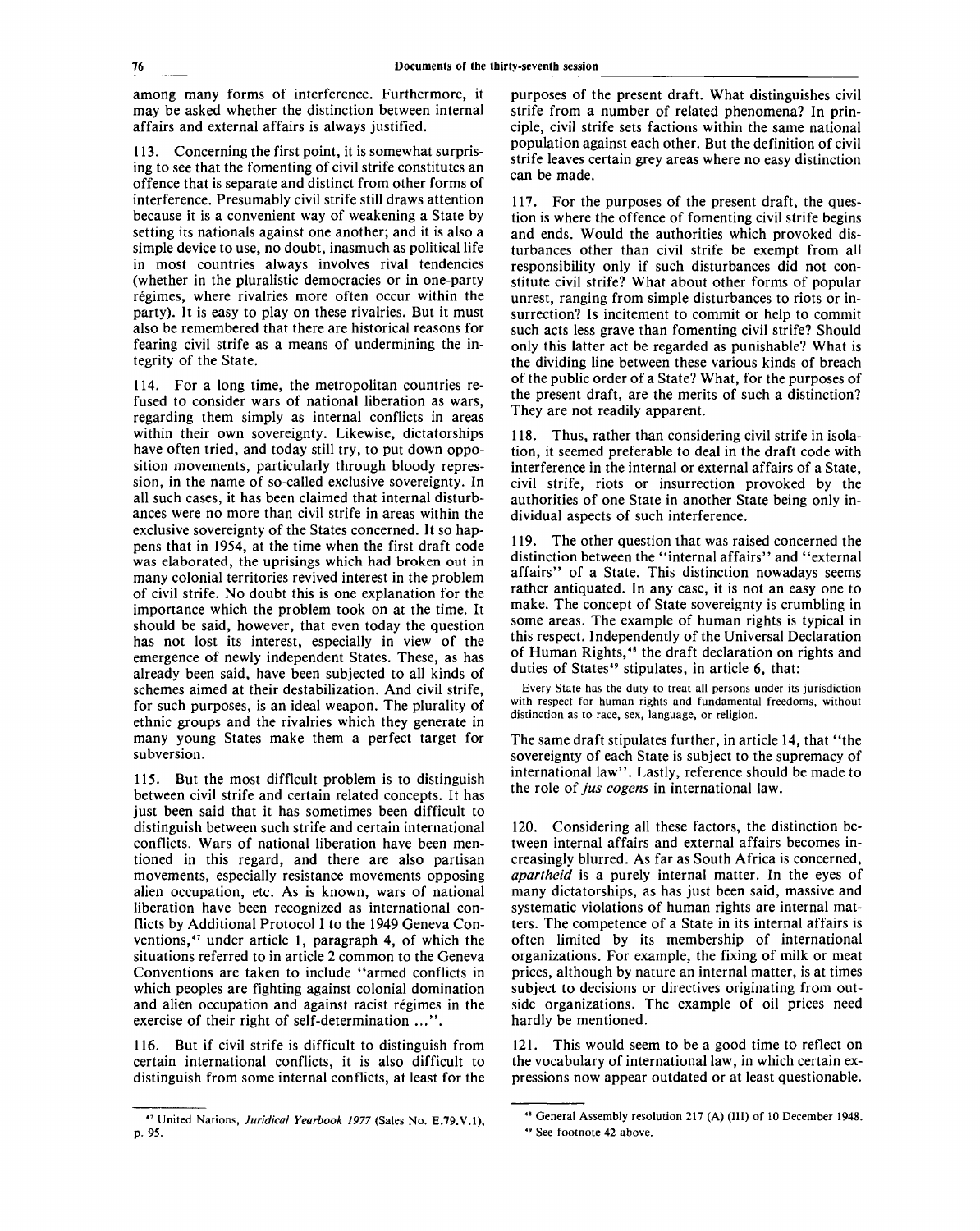The present report makes no claim, of course, to offer a new vocabulary in a field where respect for conventions and their essential stability require considerable continuity. It aims only to provide food for thought and, where possible, to establish whether the vocabulary corresponds exactly to the norm that is being proposed.

122. The scope of the "external affairs of the State", already limited by international law, tends also to be circumscribed for other reasons. Many more areas are emerging in which the State has less and less exclusive competence, for example areas which are covered by treaties or in which such competence is exercised within multilateral organizations. In short, the State is increasingly being drawn into an orbit of shared competence, and at times of delegated or even transferred competence. The distinction between internal affairs and external affairs is therefore hard to make. But there is a growing tendency for external affairs themselves to go beyond the bounds of what was until only recently considered the exclusive competence of the State.

123. Assuming that, for want of anything better, the distinction between internal and external affairs is retained, the relative value of these concepts must nevertheless be taken into account. A country's domestic and foreign policies are in many respects two sides of an indivisible reality, two pans of the same scales, and the various forms of interference are all directed against a single reality: the personality of the State. This holds true for interference as it does for terrorism, which will now be discussed.

#### **E. Terrorism**

124. Terrorism is a far from new phenomenon, but it has gained renewed topical interest in recent years. The first, and the most significant, effort to combat terrorism was made at the initiative of the League of Nations. Following the attack on King Alexander I of Yugoslavia at Marseilles, in 1934, a convention was drafted under the auspices of the League of Nations; it was signed at Geneva on 16 November 1937.<sup>50</sup> The problem has acquired renewed significance today primarily because of the activities of various political movements (minorities demanding autonomy or independence, ideological or political disputes, regional conflicts, etc.).

125. Terrorism takes on various forms depending on the perspective from which it is viewed. There is terrorism under ordinary law and there is political terrorism. There is domestic terrorism and there is international terrorism. Terrorism under ordinary law, practised by criminals, is simple lawlessness and is outside the scope of the draft under consideration. Domestic terrorism is practised within a State and undermines the relationship between that State and its nationals. This type of terrorism is equally irrelevant to the draft.

126. The kind of terrorism dealt with here is that which is liable to endanger international peace and security. Such terrorism may be practised either by an

individual or by a group. It is characterized and given an international dimension by State participation in its conception, inspiration or execution. There is also the fact that it is directed against another State. When these two elements are combined, terrorism falls within the scope of the draft. Nevertheless, it should be distinguished from a kind of terrorism known as "terrorism in armed conflicts", which falls within the purview of humanitarian law. That form of terrorism does not concern the draft either.

127. Terrorism manifests itself in various ways. Terrorist acts may be aimed at objects, or persons, or both. With reference to objects, terrorists have their preferred targets. These may be aircraft and trains, or they may be certain strategic points (surface communications, bridges, tunnels, railways, etc.). Terrorism involves violence (destruction, fires, explosions, etc.). With reference to persons, the victims selected are more often than not prominent figures (heads of State, members of Government, diplomats, and the like). Where they are not, the desired psychological effect is sought in the number of victims. The heavy toll then creates the impact: planting of explosives in public auditoriums, airports, aircraft, trains, etc.

128. The terrorist approach is to impress, to create a climate of fear through spectacular acts. The weapon is intimidation. The chosen terrain is the collective psyche.

129. The phenomenon of terrorism has long been of concern to jurists, Governments and international organizations.<sup>51</sup> But it is particularly since the Second World War, and more especially over the past two decades, that terrorism and counter-terrorism have become the favourite weapons of a number of movements of various persuasions, which have revived interest in the phenomenon.

130. The Organization of American States drafted a Convention, signed at Washington on 2 February 1971,<sup>52</sup> aimed at preventing and punishing terrorism. The Convention is concerned more particularly with acts against "persons to whom the State has the duty according to international law to give special protection" (art. 1). For its part, the Council of Europe, in accordance with recommendation 703 (1973) of the Consultative Assembly, providing that "international terrorist acts ..., regardless of their cause, should be

<sup>&</sup>lt;sup>50</sup> Convention for the Prevention and Punishment of Terrorism (League of Nations, document C.546.M.383.1937.V.).

<sup>51</sup> The 1937 Geneva Convention for the Prevention and Punishment of Terrorism (see footnote 50 above) inspired a number of writers, including the following: Q. Saldafia, "Le terrorisme", *Revue internationale de droit pénal* (Paris), vol. 13 (1936), p. 26; A. Sottile, "Le terrorisme international", *Recueil des cours de I'Acadimie de droit international de La Haye, 1938-III* (Paris, Sirey), vol. 65, p. 91; H. Donnedieu de Vabres, "La repression internationale du terrorisme. Les Conventions de Genève (16 Novembre 1937)", Revue de droit in*ternational et de legislation comparee* (Brussels), 3rd series, vol. XIX (1938), p. 37; V. V. Pella, "La repression du terrorisme et la creation d'une cour internationale", *Nouvelle Revue de droit international prive* (Paris), vol. V (1938), p. 785, and vol. VI (1939), p. 120; J. Wacibrski, *Le terrorisme politique* [thesis] (Paris, Pedone. 1939), preface by H. Donnedieu de Vabres; G. Levasseur, "Les aspects repressifs du terrorisme international", *Terrorisme international* (Paris, Pedone, 1977), p. 59.

<sup>&</sup>lt;sup>52</sup> Convention to Prevent and Punish the Acts of Terrorism Taking the Form of Crimes Against Persons and Related Extortion that are of International Significance (OAS, Treaty Series, No. 37 (Washington, D.C.), 1971).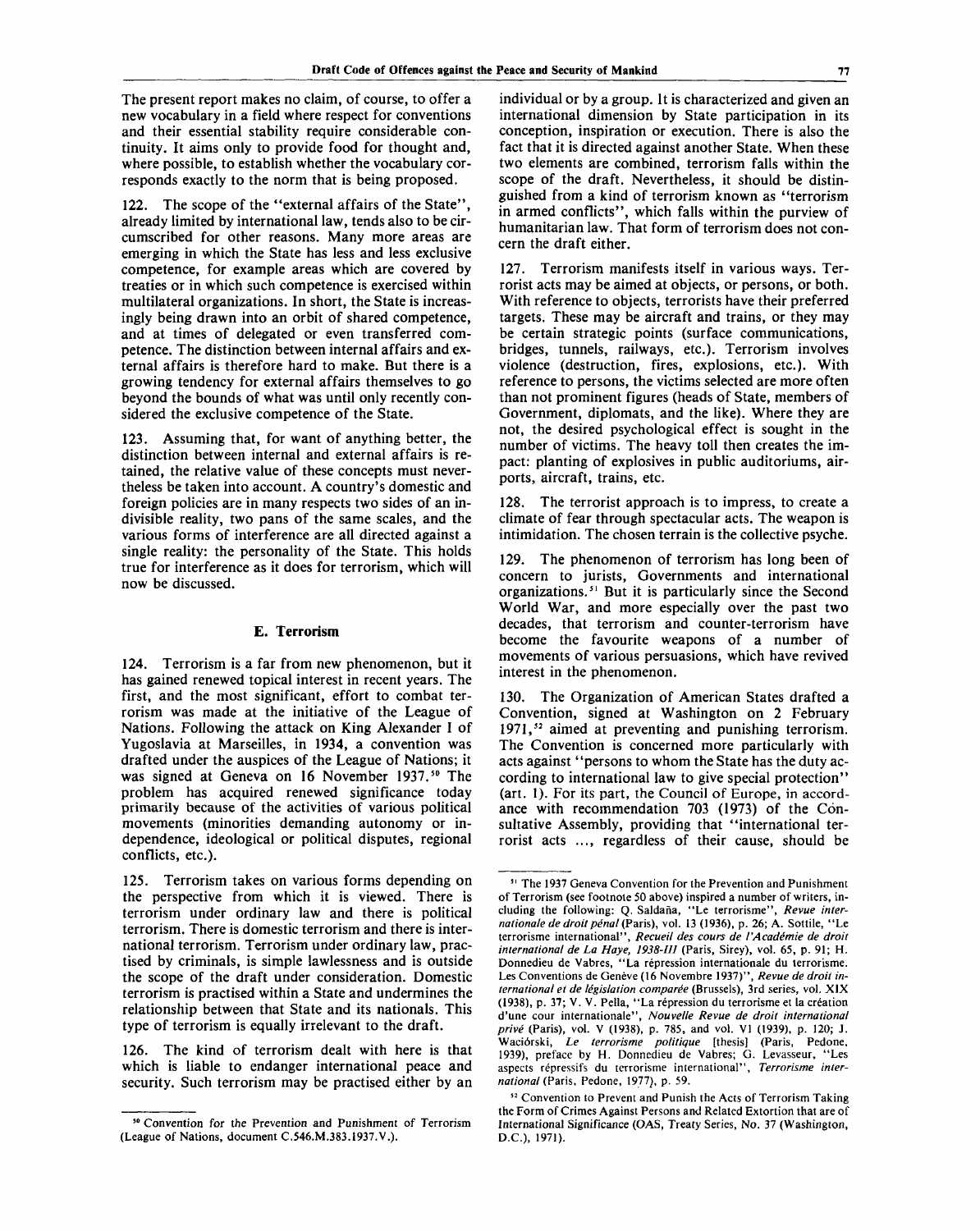punished as serious criminal offences involving the killing, kidnapping or endangering of the lives of innocent people",<sup>53</sup> adopted, on 27 January 1977, the European Convention on the Suppression of Terrorism.<sup>54</sup>

131. International terrorism thus concerns the legal as much as the political world. The 1954 draft code confines itself to referring to "terrorist activities", without defining terrorism. But criminal law, by reason of its coercive and punitive nature, should be able to bear strict interpretation, in the very interests of those liable to punishment, and in principle every offence must be so defined as to enable the judge to identify it.

132. In that respect, an interesting debate arose concerning the definition of terrorism. A draft convention introduced by the United States of America on 25 September 1972, at the twenty-seventh session of the General Assembly,<sup>55</sup> was not adopted. Third-world delegations considered that it was necessary first to study the underlying causes of terrorism. The draft attempted to define the phenomenon, but it offered too broad a definition, which included terrorism by individuals as well as State-sponsored terrorism.

133. Legal associations too have long been concerned with terrorism. The 1935 Copenhagen Conference for the Unification of Criminal Law adopted a strong statement on terrorism, probably as a result of the Marseilles assassination in 1934. The statement referred to acts that created "a general danger or a state of terror, aimed either at changing or disrupting the functioning of government or at disturbing international relations".<sup>56</sup>

134. An examination of the various resolutions and conventions reveals a number of elements involved in the definition of terrorism. Some relate to means, others to methods, others again to objectives. It will be noted that terrorism, whether domestic or international, whether practised by States or by individuals, whether motivated by politics or by mere villainy, has a number of common characteristics in terms of the *effect* sought (to cause shock, fear, dread or panic within a community), in terms of *means* (violence), and in terms of *methods* (the preferred targets are always those of major human or material interest: attacks on prominent figures, on targets of strategic interest, on places where crowds gather, etc.).

135. But these common characteristics are outweighed by differences concerning the goal, the perpetrators, or the victims. As far as motivation is concerned, acts of terrorism organized by a national liberation movement have nothing in common with terrorism under ordinary law. Acts of terrorism organized by the authorities of a State differ from those organized by individuals in terms of their juridical character.

136. What this draft is concerned with is Statesponsored terrorism, which is differentiated from the other forms of terrorism by the status of the perpetrators and of the victims. It involves the participation of the authorities of one State, and it must be directed against another State. These are the two elements that give it its international dimension. It must be distinguished from another form of terrorism, which is also known as State terrorism, but which has nothing to do with the subject treated here; this brand of terrorism is reflected in the relations between a State and its nationals when that State uses terror as an instrument of government, as dictatorships often do.

137. Given these specific features, how can terrorism be defined for the purposes of the draft code? And above all, is it necessary to give a general definition of terrorism or simply to enumerate the various acts that constitute the crime of terrorism?

138. The Rapporteur who had prepared the draft which led to the 1937 Geneva Convention<sup>57</sup> recommended the enumerative method to the League of Nations Committee of Experts:<sup>58</sup> "between the method involving an *initial definition of terrorism* and the method of simply *enumerating the various acts which constitute such terrorism*, I opted for the latter. In fact," he said,

... far from manifesting itself in a single and immutable form, terrorism appears rather in a series of heinous acts of cruelty or vandalism which frighten and demoralize a community by rendering it powerless to react and by eliminating its leaders.

139. Sottile, in his lectures at the Academy of International Law, said:

... in addition to their vagueness, the definitions proposed were all tautological because of the need to resort to the word *terror.* Attempts were indeed made to use the terms *intimidation* or *fear,* but, as we have seen, they do not convey the idea of *terror* ... On the other hand, even if a legal and precise definition could be easily formulated, ... such a definition would be quite appropriate in treatises on criminal law intended for experts, but not in a convention to which all the participants in an international conference would be expected to accede  $\cdots$ <sup>59</sup>

140. The approach taken in the 1937 Geneva Convention in the end represented a middle course, a general definition being combined with an exhaustive list of offences deemed to be terrorist.

141. The general definition contained in article 1, paragraph 2, of the Convention characterizes as terrorist "criminal acts directed against a State and intended or calculated to create a state of terror in the minds of particular persons, or a group of persons or the general public". The problem with that definition is that it can apply to any form of terrorism, whether domestic or international, whether in violation of ordinary law or political in nature; moreover, the *purpose* of terrorism is not to spread terror. Terror is a means, not an end. The purpose of terrorism, depending upon its form, is either political, ideological or villainous.

142. For the purposes of the present draft, any definition of terrorism must highlight its international

<sup>53</sup> See *European Yearbook,* vol. XXI (1973) (The Hague, Martinus Nijhoff, 1975), p. 374.

<sup>54</sup> Council of Europe, European Treaty Series No. 90 (Strasbourg), 1977.

<sup>33</sup> A/CN.6/L.850.

<sup>56</sup> See *Actes de la VI' Conference Internationale pour I'unification du droit p6nal* (Paris, Pedone, 1938), p. 420, annex A.I1I, "Terrorisme", art. 1.

<sup>37</sup> See footnote 50 above.

<sup>&</sup>lt;sup>35</sup> Pella, "La répression du terrorisme et la création d'une cour internationale", *Nouvelle Revue de droit international prive"* (Paris), vol. V (1938), pp. 788-789.

<sup>&</sup>quot; Sottile, *loc. cit.* (footnote 51 above), p. 123.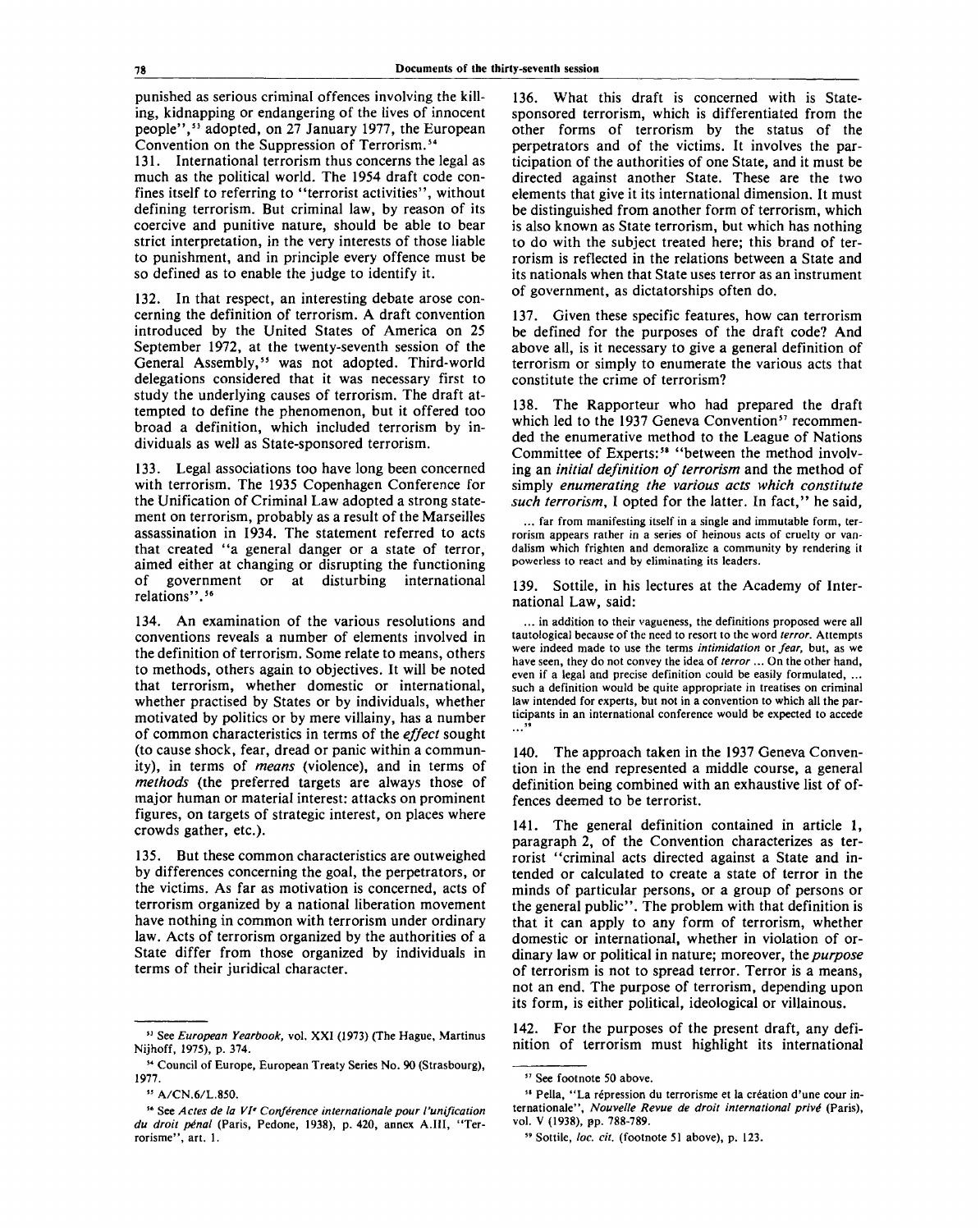character, which is linked to the nature of the targets, in this case States. But what about international organizations? There have sometimes been attacks directed against organizations. The PLO, not long ago, and UNESCO, more recently, have been the targets of attacks in the form of the taking of hostages or arson. It should be noted that, by agreement, the safety of an international organization is the responsibility of the State in which the organization has its headquarters. Hence any attack on the safety of an organization is an attack on that State.

143. In the enumerative method used in the 1937 Geneva Convention, five categories of acts considered to be terrorist are listed in article 2:

(1) Any wilful act causing death or grievous bodily harm or loss of liberty to:

(a) Heads of States, persons exercising the prerogatives of the head of the State, their hereditary or designated successors;

*(b)* The wives or husbands of the above-mentioned persons;

(c) Persons charged with public functions or holding public positions when the act is directed against them in their public capacity.

(2) Wilful destruction of, or damage to, public property or property devoted to a public purpose belonging to or subject to the authority of another High Contracting Party.

(3) Any wilful act calculated to endanger the lives of members of the public.

(4) Any attempt to commit an offence falling within the foregoing provisions of the present article.

(5) The manufacture, obtaining, possession, or supplying of arms, ammunition, explosives or harmful substances with a view to the commission in any country whatsoever of an offence falling within the present article.

144. The above categories call for some comments. In paragraph (2), it is provided that the property must belong to a State other than the one in whose territory the act has been committed. This provision is surprising because the State in which the act was committed is also directly concerned, its public order having been disturbed by the terrorist action; but the drafters of the Convention were undoubtedly influenced by the assassination of King Alexander of Yugoslavia, which had taken place in France, i.e. outside Yugoslav territory.

145. Paragraph (3) raises the question: when is a common injury sustained? Does shooting at a head of State constitute an isolated danger or a common danger? It is difficult to reply in the negative to the second term of that question because the head of State embodies the nation. Also, the head of State is very often surrounded by a large entourage of bodyguards, who face the same danger.

146. Article 3 of the 1937 Convention deals with complicity. Under that article, the following are to be considered acts of complicity:

(1) Conspiracy to commit any such act [of terrorism];

(2) Any incitement to any such act, if successful;

(3) Direct public incitement to any act mentioned under heads (1), (2) or (3) of article 2, whether the incitement be successful or not;

(4) Wilful participation in any such act;

(5) Assistance, knowingly given, towards the commission of any such act.

147. Several questions arise regarding this definition. The first concerns the victim. Under article 1, the act must be directed against a State. Some writers have maintained that "throwing a bomb at a bus is not a terrorist act unless a State-operated public service is involved".<sup>60</sup> Nothing could be more debatable. What is really at stake here is not a public service, but the public order of the State in which the terrorist act took place—the public order for which the State is directly responsible.

148. Another problem has to do with the exhaustiveness of the proposed list. Of course criminal law, as has been said, is subject to restrictive interpretation, but the range of offences is so broad that it may be asked whether anything may have been omitted from the proposed list and whether it can cover all the new developments resulting from technological progress and changing customs. The seizure of aircraft, for example, is a recent phenomenon in terms of the 1937 Convention; attacks on diplomats are the order of the day; and hostages are being taken on an unprecedented scale. It is true that article 2, paragraph (3), refers to wilful acts calculated to endanger the lives of members of the public; and acts directed against aircraft undoubtedly belong in this category, as does the taking of hostages, particularly when the personnel of a diplomatic mission in involved. Sometimes, however, one person taken as a hostage is enough (for example, the head of the mission); in such cases, there does not seem to be a danger to the public.

149. In the light of these observations, consideration might be given to adding the words *inter alia* to certain paragraphs and referring to certain acts which today preoccupy international public opinion. It is in that spirit that some articles of the 1937 Convention have been included in amended form in the new draft submitted to the Commission.

150. Another important question arises which involves both substance and form. Why devote a separate article to terrorism? Should not terrorism be included among the category of acts constituting interference in the affairs of another State? Why treat it differently from civil strife?

151. Terrorism is close to civil strife in some respects, but different in others. Civil strife and terrorism often have the same causes. It may be a case of friction between the members of the same national community. Dissidents often attack established régimes by fomenting civil strife as well as by practising terrorism. Hence they are two combined means to the same end.

152. But acts of terrorism, as understood in the draft, are organized from outside and involve elements that are not always domestic, such as hired killers who are not nationals of the State concerned. Moreover, terrorism—and this is the problem with which the draft is concerned—may find support in a foreign State which makes its territory and resources available to the terrorist enterprise. Above all, however, a State may be the direct author of an act of terrorism through orders given to agents directly under its authority, which is impossible in the case of civil strife.

*Ibid.,* p. 124.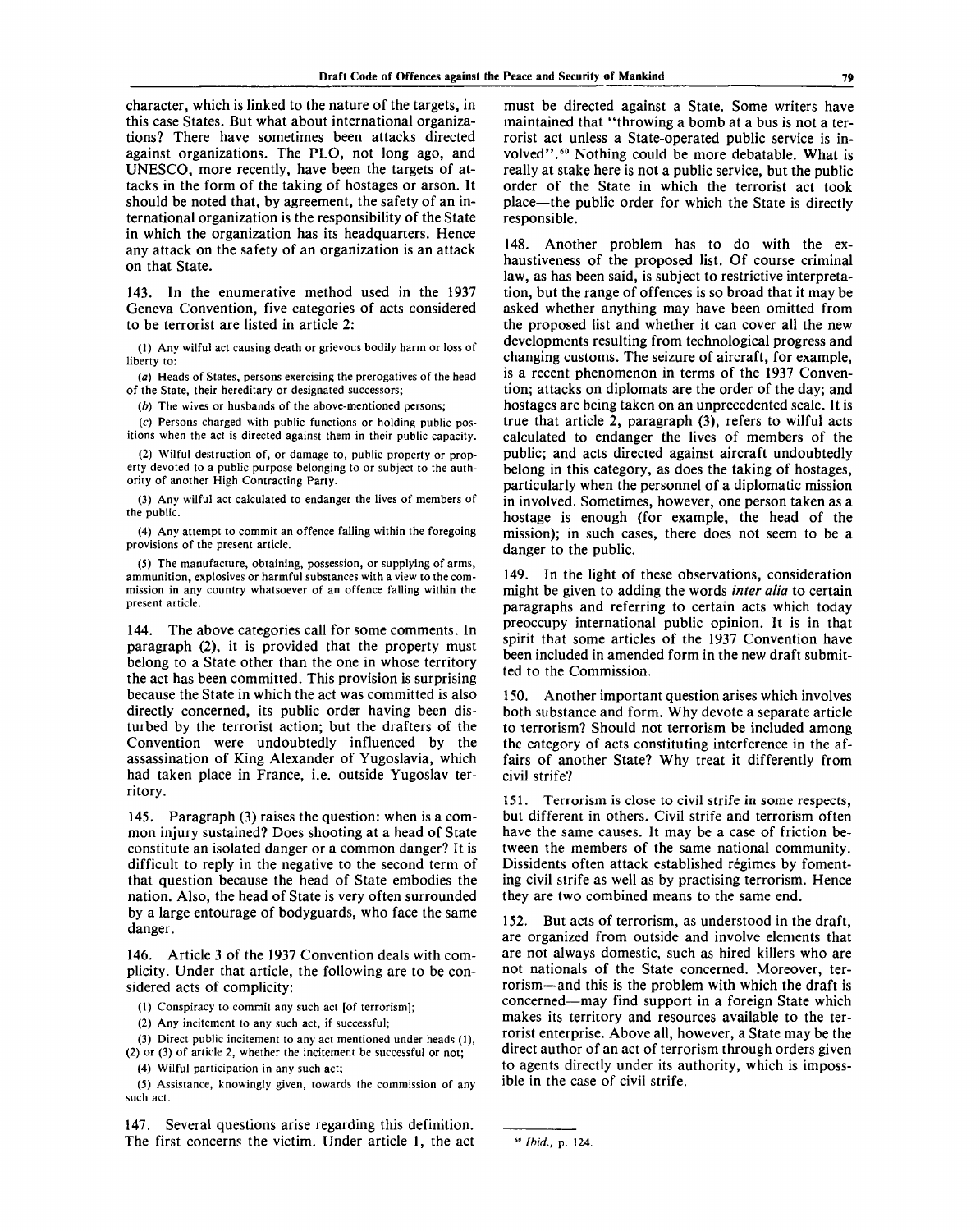153. Still in the matter of the distinction between civil strife and terrorism, it may be said that civil strife is the preferred weapon against weak States, whereas terrorism is more often used against well-organized States with great national unity. But obviously this distinction is not at all absolute. It is quite relative. Lastly, terrorism sometimes has goals that transcend mere interference in the affairs of another State. It is sometimes aimed against the State itself in terms of its individual identity and in its capacity as a juridical person, whereas civil strife is caused, in principle, by internal friction, and only régimes or Governments are attacked.

154. For all these reasons, it seems advisable to keep terrorism in a separate category.

## **F. Violations of the obligations assumed under certain treaties**

155. This offence is covered by article 2, paragraph (7), of the 1954 draft code, which reads as follows:

(7) Acts by the authorities of a State in violation of its obligations under a treaty which is designed to ensure international peace and security by means of restrictions or limitations on armaments, or on military training, or on fortifications, or of other restrictions of the same character.

This text is intended to cover:

(*a*) The strength of land, sea and air forces;

*(b)* Armaments, munitions and war material in general;

(c) Presence of land, sea and air forces, armaments, munitions and war material;

*(d)* Recruiting and military training;

*(e)* Fortifications.

156. This list, which was the one submitted by the first Special Rapporteur, J. Spiropoulos,<sup>61</sup> gave rise to some objections with regard to the use of the word"fortifications", which was considered outdated and no longer relevant to present-day realities. Actually, in its earlier meaning, the word "fortification" referred to a specific type of military structure around a town or castle. Remains of fortifications from the Middle Ages to the eighteenth century can still be seen all across Europe. Today, although boiling oil and molten lead have vanished together with the fortifications from behind which they were employed, and although drawbridges are nothing more than curiosities, strategic military structures have in fact lost none of their interest. They have, however, been adapted to the specifications of modern times. The word "fortifications" might be replaced by the term "strategic structures".

## **G. Colonial domination**

157. The unanimity with which colonialism is condemned today makes it unnecessary to discuss the subject at any length in the present report. The fundamental Declaration of the General Assembly of 1960 on the granting of independence to colonial countries and peoples<sup>62</sup> was already referred to in the second report.<sup>63</sup>

158. The criticism voiced in the Commission related to terminology. It was argued that the word "colonialism" tended to describe an historical phenomenon and a political development, and that it was not relevant to the juridical context. Some members of the Commission proposed that the word "colonialism" should be replaced by "violation of the right to self-determination". It was pointed out, however, that the term "selfdetermination" was at times ambiguous and could have different meanings, depending on the context. Thus its meaning when the reference was to minorities seeking to separate themselves from the national community—in which case it was synonymous with "secession"—was different from its meaning when the reference was to colonized peoples struggling for their independence. That is why it is preferable, for the sake of terminological consistency, to use the same expression as in article 19, paragraph 3 *(b),* of part 1 of the draft articles on State responsibility: "the establishment or maintenance by force of colonial domination".

#### **H. Mercenarism**

159. The subject of mercenarism gave rise to lengthy debates during the thirty-sixth session of the Commission. It was pointed out that mercenarism was an ancient phenomenon and that it was not reprehensible in all cases. For a very long time, States had been using foreigners to make up a part of their army, which was not reprehensible in the least.

160. However, this is clearly not the type of mercenarism that is meant. What is meant here is the use of foreigners who have no connection with a national army, but who have been specially recruited for the purpose of attacking a country in order to destabilize or overthrow the established authorities, for any number of reasons, generally of an economic or political nature. Viewed from this perspective, mercenarism ranks among the means of subversion used against small and newly independent States, or among the means of hampering the action of national liberation movements.

161. The Commission had asked that this phenomenon should be studied in the light of the work of the United Nations *Ad Hoc* Committee on the question of mercenarism. It should be noted, however, that the problem of mercenarism comprises several aspects, which are not of equal relevance to the topic under study.

162. From the perspective of humanitarian law, the problem lies in deciding whether or not mercenaries should be considered as combatants, and so be entitled to the guarantees accorded to combatants under the 1949 Geneva Conventions. Additional Protocol I<sup>64</sup> to the Geneva Conventions seeks to define the term

<sup>61</sup> See *Yearbook ... 1950,* vol. II, p. 263, document A/CN.4/25, para. 64.

<sup>&</sup>lt;sup>62</sup> General Assembly resolution 1514 (XV) of 14 December 1960.

<sup>63</sup>  *Yearbook* ... *1984,* vol. II (Part One), p. 96, document A/CN.4/377, paras. 48-49.

<sup>64</sup> See footnote 47 above.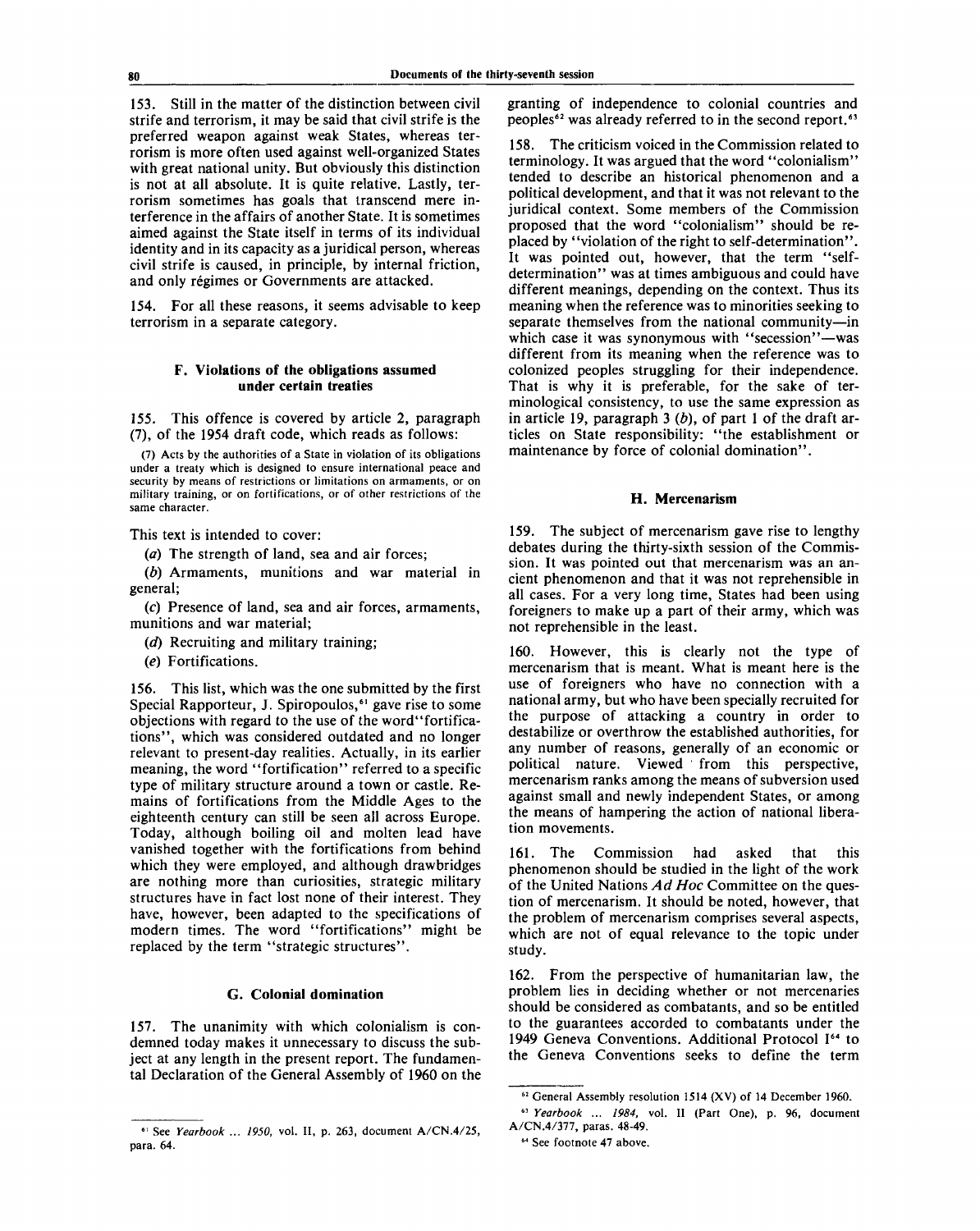"mercenary" in its article 47. Among the conditions required for a person to be considered a mercenary, it is provided in article 47, paragraph 2 (e) and (f), that such a person "is not a member of the armed forces of a party to the conflict" and "has not been sent by a State which is not a party to the conflict on official duty as a member of its armed forces".

163. However, this definition does not eliminate all ambiguity. In the General Assembly, some delegations remarked that it failed to emphasize the fact that the goal of mercenarism was to oppose national liberation movements through the use of armed force. They also pointed out that the text did not refer to the responsibility of States which organized, equipped and trained mercenaries and provided them with transit facilities. Yet it is precisely this aspect of the problem that concerns the draft, and not the individual criminal responsibility of the mercenary himself.

164. The discussion in the Commission made it possible to raise several other questions, the most important being whether the reference to "armed bands" in article 2, paragraph (4), of the 1954 draft code applied also to mercenaries. According to that provision, the use of armed bands to violate the territorial integrity of another State constituted an act of aggression. The

whole problem was whether the term "armed bands" could be construed as applying also to mercenaries. However, the problem was settled by the Definition of Aggression, which in article 3, paragraph (g), refers specifically to mercenaries as well as to armed bands.

#### **I. Economic aggression**

165. This phenomenon was described during the thirty-ninth session of the General Assembly as being characterized by attacks on the principle of permanent sovereignty over natural resources, which can appear in two forms: military intervention in the name of vital interests, or coercion exerted on a Government to compel it to take or to refrain from taking economic decisions, as in the case of a nationalization. The former instance is covered by the Definition of Aggression. The latter is covered by article 2, paragraph (9), of the 1954 draft code, which condemns coercive measures of an economic or political character designed to force the will of a State and thereby obtain advantages of any kind. Thus what is actually involved is a form of interference in the internal affairs of another State, and it is in this category that the phenomenon in question has been placed in the new draft articles.

## **CHAPTER III**

## **Draft articles**

## PART I

SCOPE OF THE PRESENT ARTICLES

#### *Article 1*

**The present articles apply to offences against the peace and security of mankind.**

#### PART **II**

PERSONS COVERED BY THE PRESENT ARTICLES

#### *Article 2*

FIRST ALTERNATIVE

**Individuals who commit an offence against the peace and security of mankind are liable to punishment.**

#### SECOND ALTERNATIVE

**State authorities which commit an offence against the peace and security of mankind are liable to punishment.**

### **PART III**

DEFINITION OF AN OFFENCE AGAINST THE PEACE AND SECURITY OF MANKIND

#### *Article 3*

FIRST ALTERNATIVE

**Any internationally wrongful act which results from any of the following is an offence against the peace and security of mankind:**

*(a)* **a serious breach of an international obligation of essential importance for safeguarding international peace and security;**

*(b)* **a serious breach of an international obligation of essential importance for safeguarding the right of selfdetermination of peoples;**

**(c) a serious breach of an international obligation of essential importance for safeguarding the human being;**

*id)* **a serious breach of an international obligation of essential importance for the safeguarding and preservation of the human environment.**

#### SECOND ALTERNATIVE

**Any internationally wrongful act recognized as such by the international community as a whole is an offence against the peace and security of mankind.**

## PART **IV**

GENERAL PRINCIPLES (PENDING)

## PART V

ACTS CONSTITUTING AN OFFENCE AGAINST THE PEACE AND SECURITY OF MANKIND

#### *Article 4*

**The following acts constitute offences against the peace and security of mankind.**

**A** (FIRST ALTERNATIVE). **The commission [by the authorities of a State] of an act of aggression.**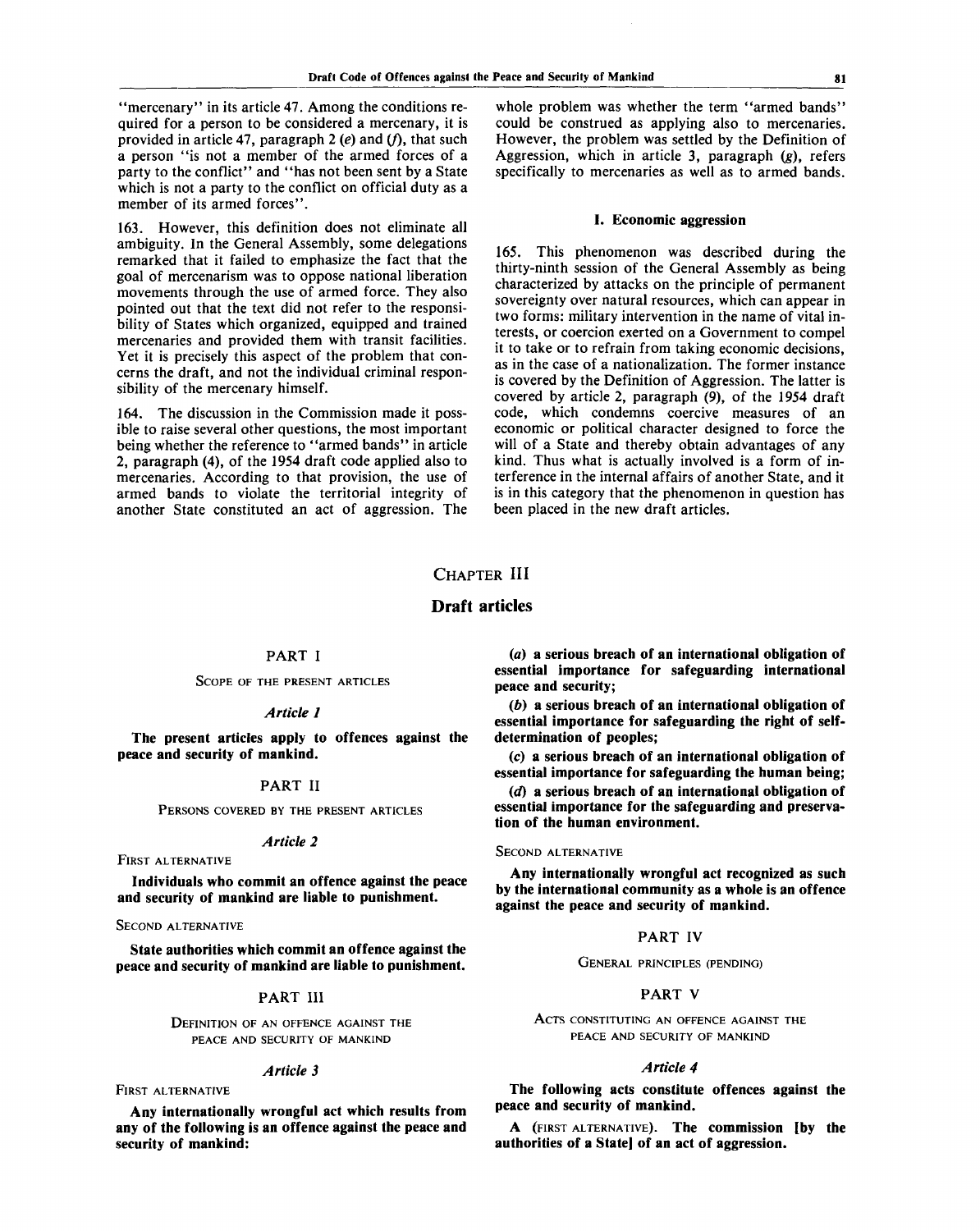**(a) Aggression is the use of armed force by a State against the sovereignty, territorial integrity or political independence of another State, or in any other manner inconsistent with the Charter of the United Nations, as set out in this definition.**

*Explanatory note.* **In this definition, the term "State"**

**(i) is used without prejudice to questions of recognition or to whether a State is a Member of the United Nations;**

**(ii) includes the concept of a "group of States", where appropriate.**

*(b)* **Evidence of aggression and competence of the Security Council**

**The first use of armed force by a State in contravention of the Charter shall constitute** *prima facie* **evidence of an act of aggression, although the Security Council may, in conformity with the Charter, conclude that a determination that an act of aggression has been committed would not be justified in the light of other relevant circumstances, including the fact that the acts concerned or their consequences are not of sufficient gravity.**

**(c) Acts constituting aggression**

**Any of the following acts, regardless of a declaration of war, shall, subject to and in accordance with the provisions of subparagraph (6), qualify as an act of aggression:**

- **(i) the invasion or attack by the armed forces of a State of the territory of another State, or any military occupation, however temporary, resulting from such invasion or attack, or any annexation by the use of force of the territory of another State or part thereof;**
- **(ii) bombardment by the armed forces of a State against the territory of another State or the use of any weapons by a State against the territory of another State;**
- **(Hi) the blockade of the ports or coasts of a State by the armed forces of another State;**
- **(iv) an attack by the armed forces of a State on the land, sea or air forces or marine and air fleets of another State;**
- **(v) the use of armed forces of one State which are within the territory of another State with the agreement of the receiving State in contravention of the conditions provided for in the agreement or any extension of their presence in such territory beyond the termination of the agreement;**
- **(vi) the action of a State in allowing its territory, which it has placed at the disposal of another State, to be used by that other State for perpetrating an act of aggression against a third State;**
- **(vii) the sending by or on behalf of a State of armed bands, groups, irregulars or mercenaries which carry out acts of armed force against another State of such gravity as to amount to the acts listed above, or its substantial involvement therein;**
- **(viii) the acts enumerated above are not exhaustive and the Security Council may determine that other acts constitute aggression under the provisions of the Charter.**
- *id)* **Consequences of aggression**
	- **(i) No consideration of whatever nature, whether political, economic, military or otherwise, may serve as a justification for aggression;**
	- **(ii) A war of aggression is a crime against international peace and security. Aggression gives rise to international responsibility;**
- **(iii) No territorial acquisition or special advantage resulting from aggression is or shall be recognized as lawful.**
- *(e)* **Scope of this definition**
	- **(i) Nothing in this definition shall be construed as in any way enlarging or diminishing the scope of the Charter, including its provisions concerning cases in which the use of force is lawful;**
	- **(ii) Nothing in this definition, and in particular subparagraph (c), could in any way prejudice the right to self-determination, freedom and independence, as derived from the Charter, of peoples forcibly deprived of that right and referred to in the Declaration on Principles of International Law concerning Friendly Relations and Co-operation among States in accordance with the Charter of the United Nations, particularly peoples under colonial** and racist régimes or other forms of alien domi**nation; nor the right of these peoples to struggle to that end and to seek and receive support, in accordance with the principles of the Charter and in conformity with the above-mentioned Declaration.**

#### **(/) Interpretation of the present articles**

**In their interpretation and application, the above provisions are interrelated and each provision should be construed in the context of the other provisions.**

**A (SECOND ALTERNATIVE). The commission (by the authorities of a State] of an act of aggression as defined in General Assembly resolution 3314 (XXIX) of 14 December 1974.**

**B. Recourse [by the authorities of a State] to the threat of aggression against another State.**

**C. Interference [by the authorities of a State] in the internal or external affairs of another State.**

**The following,** *inter alia,* **constitute interference in the internal or external affairs of a State:**

*(a)* **fomenting or tolerating the fomenting, in the territory of a State, of civil strife or any other form of internal disturbance or unrest in another State;**

*ib)* **exerting pressure, taking or threatening to take coercive measures of an economic or political nature against another State in order to obtain advantages of any kind.**

**D. The undertaking or encouragement [by the authorities of a State] of terrorist acts in another State, or the toleration by such authorities of activities organized for the purpose of carrying out terrorist acts in another State.**